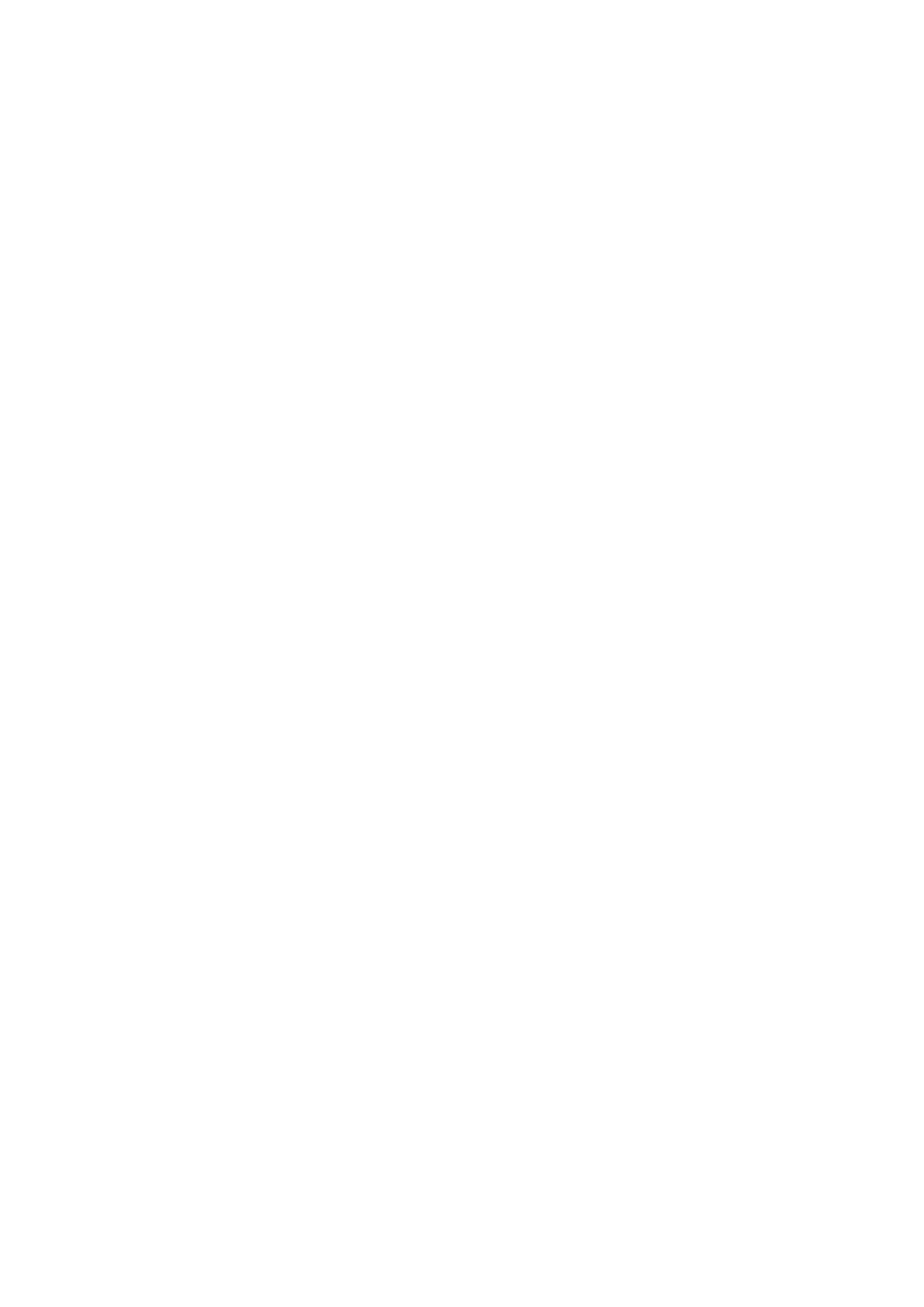#### 1. INTRODUCTION

#### 2. LFA MEASURES IN POLAND

#### 3. REGIONAL PICTURE OF POLAND

#### 4. POLTERM: A BOTTOM-UP MULTI-REGIONAL MODEL OF POLAND

4.1 Overview of POLTERM: A Polish implementation of the TERM model.

4.2 Modelling the LFA measure in POLTERM

#### 5. SIMULATION DESIGN: MODELLING LFA IN POLTERM

#### 6. THE NATIONAL, SECTORAL AND REGIONAL EFFECTS OF LFA SUPPORT

6.1 The impact of LFA support on the national macroeconomy

6.1.1 LFA payments induce a small increase in LFA land supply

6.1.2 The real wage rises, inducing an increase in the size of the Polish workforce

6.1.3 The rise in land supply, employment and the terms of trade causes the capital stock to rise relative to basecase

6.1.4 With factor supplies higher than basecase, so too is Polish real GDP

6.1.5 LFA payments allow the rise in real consumption to exceed the rise in real GDP

6.1.6 The rise in the capital stock induces a small rise in real investment

6.1.7 The rise in GNE exceeds the rise in GDP, moving the trade balance towards deficit

6.1.8 The movement towards trade deficit requires real exchange rate appreciation

6.1.9 The contraction in export volumes causes the terms of trade to rise

6.2 The impact of LFA support on national industrial outcomes

6.3 The impact of LFA support on Poland's regional economies

#### 7. CONCLUDING REMARKS

#### **REFERENCES**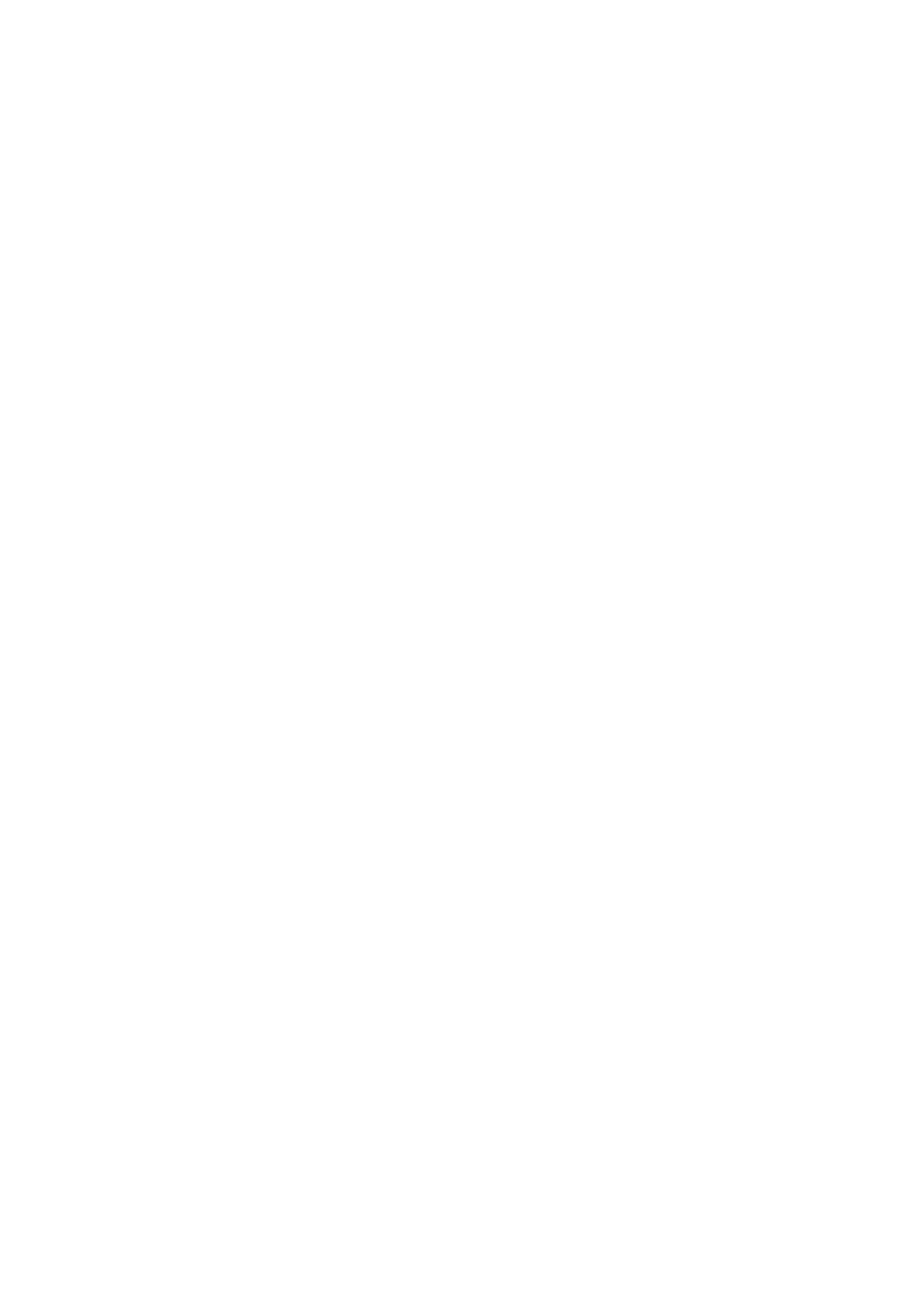# **The regional economic consequences of Less Favoured Area support: a spatial general equilibrium analysis of the Polish LFA program.**

**\_\_\_\_\_\_\_\_\_\_\_\_\_\_\_\_\_\_\_\_\_\_\_\_\_\_\_\_\_\_\_\_\_\_\_\_\_\_\_\_\_\_\_\_\_\_\_\_\_\_\_\_\_\_\_\_\_\_\_\_\_\_\_** 

**James Giesecke**, Centre of Policy Studies, Monash University, Australia **Mark Horridge**, Centre of Policy Studies, Monash University, Australia Katarzyna Zawalinska, EUROREG, University of Warsaw, Poland<sup>1</sup> \*

#### **Abstract**

On accession to the EU, Poland, one of the most agricultural countries in the region, became eligible for the Common Agricultural Policy (CAP), which it perceived as a chance to develop its rural economy. However, in constructing its 2007-2013 Rural Development Programme, Poland directed the largest funding share to Less Favoured Areas (LFA) -- a controversial measure accused of poor targeting and ineffectiveness. In this paper, we analyse the spatial economic consequences of LFA support for all 16 NUTS2 regions in Poland using a regional computable general equilibrium model called POLTERM. We show that LFA support did help to increase farmers' incomes, but harmed export-oriented sectors and hindered structural change in the Polish economy.

#### **JEL Classification:** C68, O18, O11, O21, Q18

**Keywords:** Common Agricultural Policy Reform, Rural development, Less Favoured Areas, Spatial Computable General Equilibrium Model, Poland

<sup>1</sup> **Acknowledgements**: This research was supported by an Australian Group of Eight (Go8) European Fellowship. An earlier stage of the research was supported by the CERGE-EI Foundation under a program of the Global Development Network. The authors are grateful to Glyn Wittwer for his advice on database design. Any opinions, findings or recommendations in this paper are those of the authors, and do not necessarily reflect views of the aforementioned parties.

<sup>\*</sup> Corresponding author: KZAWALINSKA@IRWIRPAN.WAW.PL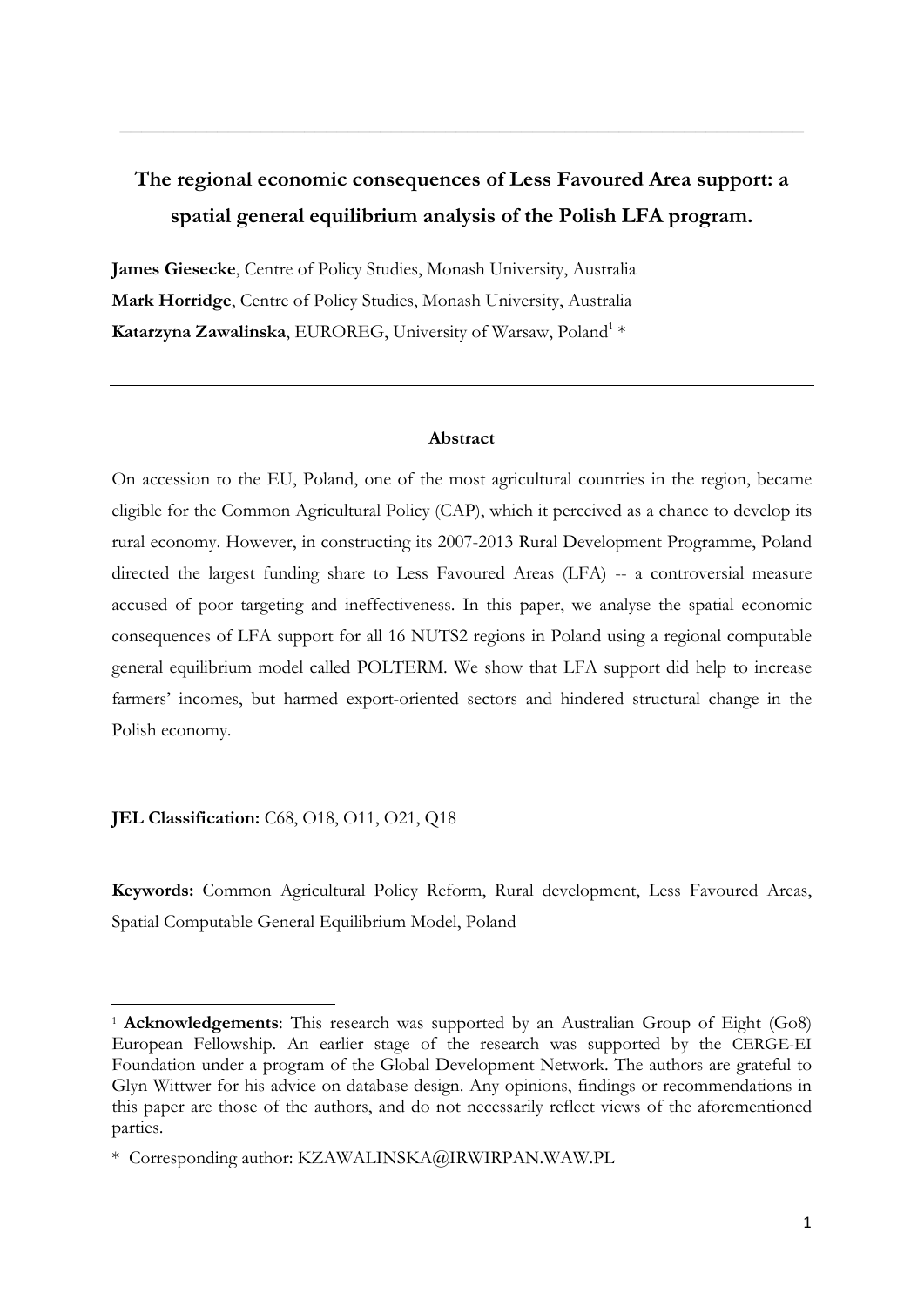#### **1. INTRODUCTION**

The European Commission designates as a "less-favoured area" those territories where agricultural activity is rendered difficult by natural handicaps such as poor climate, steep terrain or barren soil. A region may also be designated less-favoured if continued agricultural activity in the region is threatened by specific economic or environmental handicaps, and continued agricultural activity in the region is deemed important to conserve or improve the environment, maintain the countryside, and preserve tourism potential (IEEP, 2006). Across the EU27, LFA designations are significant, accounting for over a quarter of EU27 agricultural activity.<sup>2</sup>

The chief policy rationale for the LFA measures of the Common Agricultural Policy (CAP) is that farm difficulties in LFA areas generate an ongoing risk of agricultural land abandonment with attendant risk of biodiversity loss, desertification and forest fires. An ostensible aim of the LFA payment scheme is to mitigate these risks. LFA support is channelled through Rural Development Programmes (Pillar 2 of the CAP) in all EU27 countries. The majority of Member States have provided significant support to the scheme. For example, in Poland and Finland, the scheme represents about 50 per cent of the Pillar 2 budget. At the EU level, the European Agricultural Fund for Rural Development (EAFRD dedicated € 12.6 billion to the scheme for 2007-2013, corresponding to 13.9 per cent of EAFRD or 32 per cent of Axis 2 (the environmental component of the Rural Development Programmes). Under this measure, farmers who manage agricultural land in LFA and undertake to pursue their activity for a period of 5 years (not necessarily producing anything but keeping the land in good agricultural and environmental condition) receive annual compensation for additional costs and income foregone, with this compensation related to the natural handicap (EC, 2008). Since Poland joined the EU, approximately 1.4 million farms, representing about 13 per cent of the total number of farms in the EU25 received support under the LFA scheme<sup>3</sup>.

From an historical perspective, LFA payments, introduced in 1975, brought to the CAP a much desired regional dimension and initiated area-based annual payments to farmers.<sup>4</sup> Hence the LFA

<sup>&</sup>lt;sup>2</sup> Excluding mountain areas, LFA regions account for 30 per cent of EU27 agricultural holdings, 31 per cent of the EU27 agricultural labour force and 26% of EU27 agricultural economic potential (CC, 2009).

<sup>&</sup>lt;sup>3</sup> See the official website of DG AGRICULTURE at: http://ec.europa.eu/agriculture/rurdev/lfa/index\_en.htm

<sup>4</sup> This was the first time in the history of the CAP that a measure was applied based on delimitation of certain eligible areas among the regions on a per hectare basis.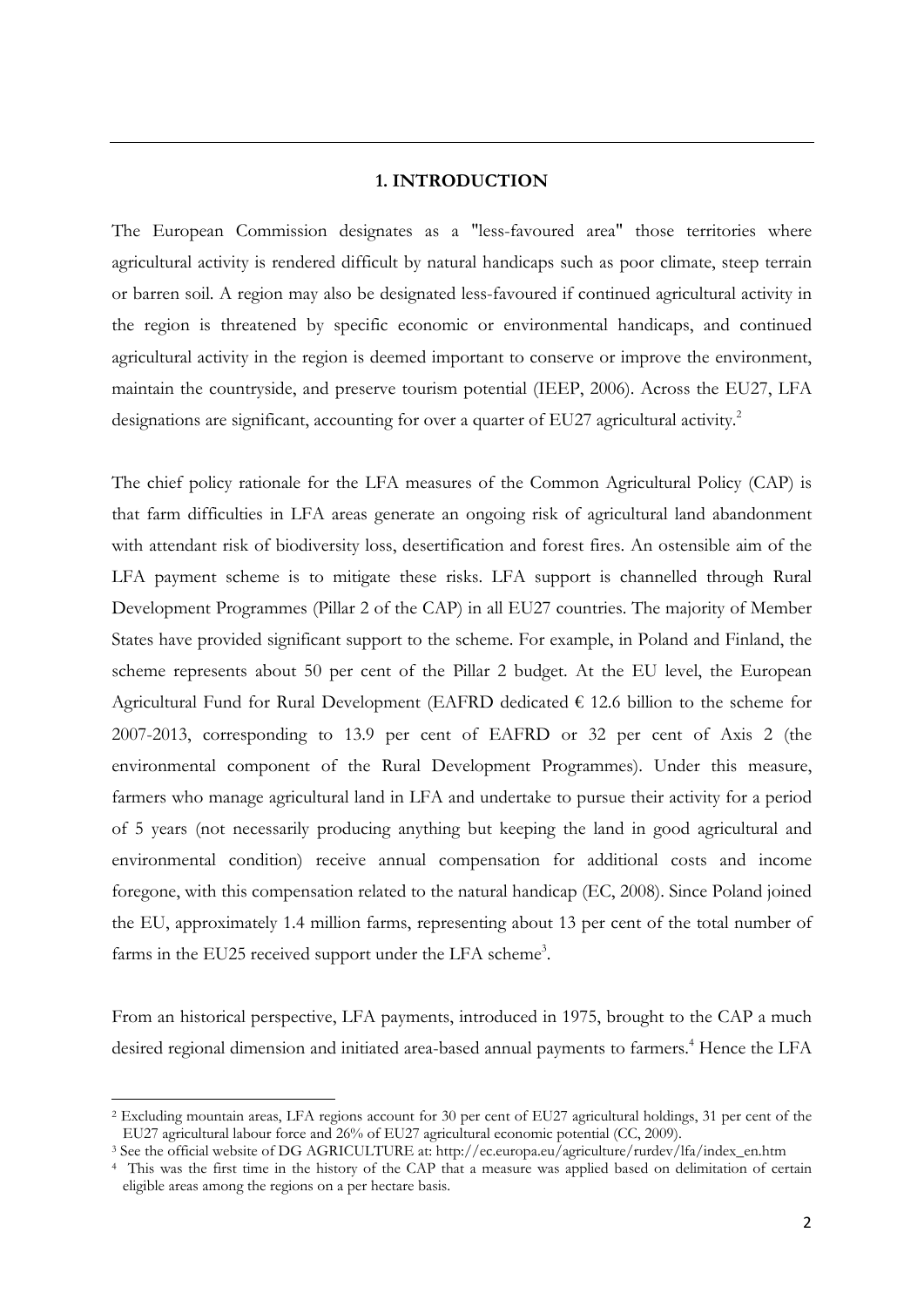was perceived at first as a major positive change in the nature of the Common Agricultural Policy (CAP), with a movement towards replacement of production-distorting price support by more production "neutral" support. This idea of decoupled payments later expanded to encompass other measures with later CAP reforms (Dax, 2005). Over time, the spatial importance of the measure has expanded with the eligibility of new EU regions. In 1975 LFA (including mountainous areas) constituted 32.9 per cent of the EU's total agricultural land (CEU, 2005). This coverage has expanded over the past 30 years to 57% per cent, with the entry of such countries as Finland in 1996 (with 100 per cent of the country classified as LFA) and Poland (with 52.4 per cent of the country classified as LFA) (DG AGRI/LFA, 2010)..

The LFA measure is in 2010 and will be in 2011 under revision both at EU and country levels. This follows a critical report in 2003 by the European Court of Auditors, which criticized LFA for lack of targeting of aid (OJ, 2003). Further revision of the LFA scheme revealed: inconsistencies in delimitation of LFA areas between countries and regions; extreme diversity of the LFA criteria among countries and regions leading to unequal treatment of beneficiaries; and, insufficient targeting of the aid (CC 2009), These criticisms have generated political pressure to revise the LFA measure across the EU and implement a new system from 2014, when the new Rural Development Programs will be implemented for the new budgetary period.

While the LFA instrument is under revision<sup>5</sup>, there is surprisingly little literature on its economic impact, particularly at the regional level. The existing studies of CAP usually investigate its impact at the country level, not the regional level. Existing studies also tend to focus on Pillar 1, and Old Member States. Dixon and Matthews (2006) analysed the impact of the CAP reform on the Irish economy using a multi-sectoral computable general equilibrium (CGE) model and showed that although it re-allocated resources within agriculture, the economy-wide effects of CAP reform are minimal, with only a small positive impact on GDP. No regional effects were investigated. More recently, a study of CAP reform using the GTAP model stated that "[...]Rural development spending [Pillar II] is not modelled because the effects of this class of spending are too complex and uncertain and difficult to value [...]" (Costa, et al., 2009). A study by Gelan and Schwarz (2008), which analysed the LFA in a CGE context, quantified impacts of CAP reform on farming in Less Favoured Areas, but did not distinguish specific regions. In the context of the existing CAP literature, which emphasises investigation of the national impact of Pillar 1 measures on Old Member Countries, our study appears to be the first to investigate the spatial

<sup>5</sup> see http://ec.europa.eu/agriculture/rurdev/lfa/review/index\_en.htm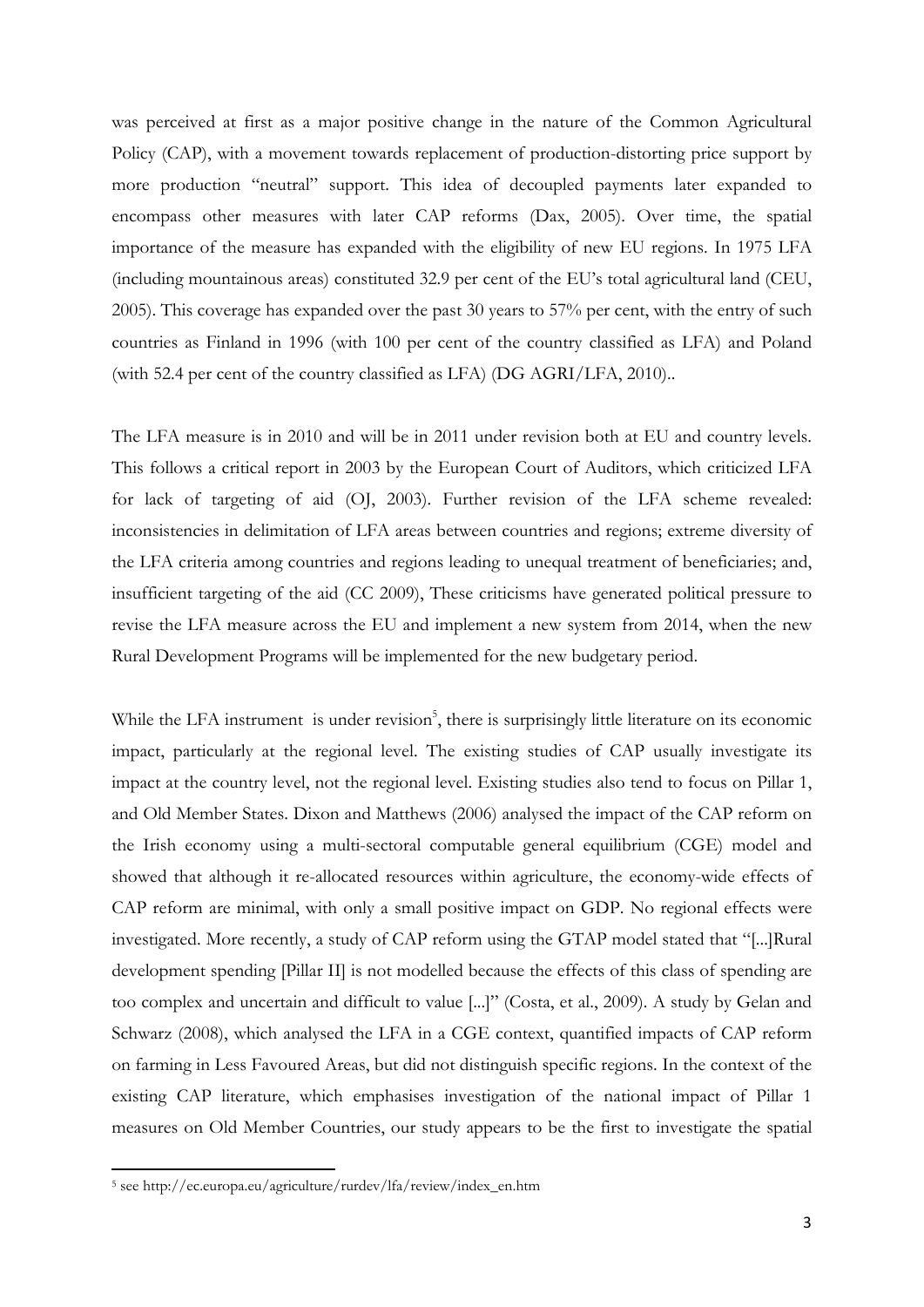impact of a Pillar 2 measure on a New Member State. Our research approach is a regional computable general equilibrium model POLTERM, tailored for rural and agricultural analyses. In particular, for the present analysis, we have adapted POLTERM to include (i) 11 agricultural sectors, (ii) 8 food sectors, (iii) 14 disaggregated non-agricultural sectors of manufacturing and services iv) two land inputs, and (iv) two types of households, rural and urban. Regions in the model are linked by trade flows, capital flows, population movements, changes in relative prices, and transfer payments. We take into account emigration, an important factor in Poland's labour market.

Our paper investigates various regional, national and sectoral economic consequences of Poland's LFA scheme. We investigate how LFA affects land rental prices, use of agricultural land, employment, and agricultural prices and production. We also investigate the indirect effects of LFA support on variables such as food prices, employment, GDP and population. Thus our paper elucidates the effectiveness of LFA in achieving one of its ostensible objectives, namely, maintaining agricultural production in the areas under question.

Poland presents an interesting case study for the regional economic consequences of LFA payments for a number of reasons. Firstly, Poland is one of the largest agriculture-dependent countries in the EU.<sup>6</sup> Hence, the effects of the LFA in Poland go some way towards elucidating the upper bounds of LFA impacts in other countries. Secondly, Poland has 16 very diverse regions, from predominantly urban and non-agricultural, to predominantly rural and predominantly agricultural. Hence, a variety of different regions can be analysed within one country. Thirdly, LFA in Poland absorbs the highest allocation of EAFRD of total LFA support in the EU (Tödtling-Schönhofer, et al., 2008).

#### **2. LFA MEASURES IN POLAND**

Poland has chosen 22 measures for its Rural Development Program 2007-2013 (Pillar 2) -- so a fixed budget was thinly spread over many uses. Many studies have suggested that rural development goals would be easier to achieve if the funds were more concentrated (Zawalińska, 2009). Of all 22 Pillar 2 measures planned for 2007-2013 in Poland, LFA has the largest amount

<sup>6</sup> In Poland rural areas account for 93.2 per cent of land area and 38.6 per cent of population. The agricultural sector accounts for 15 per cent of employment (FDPA, 2010).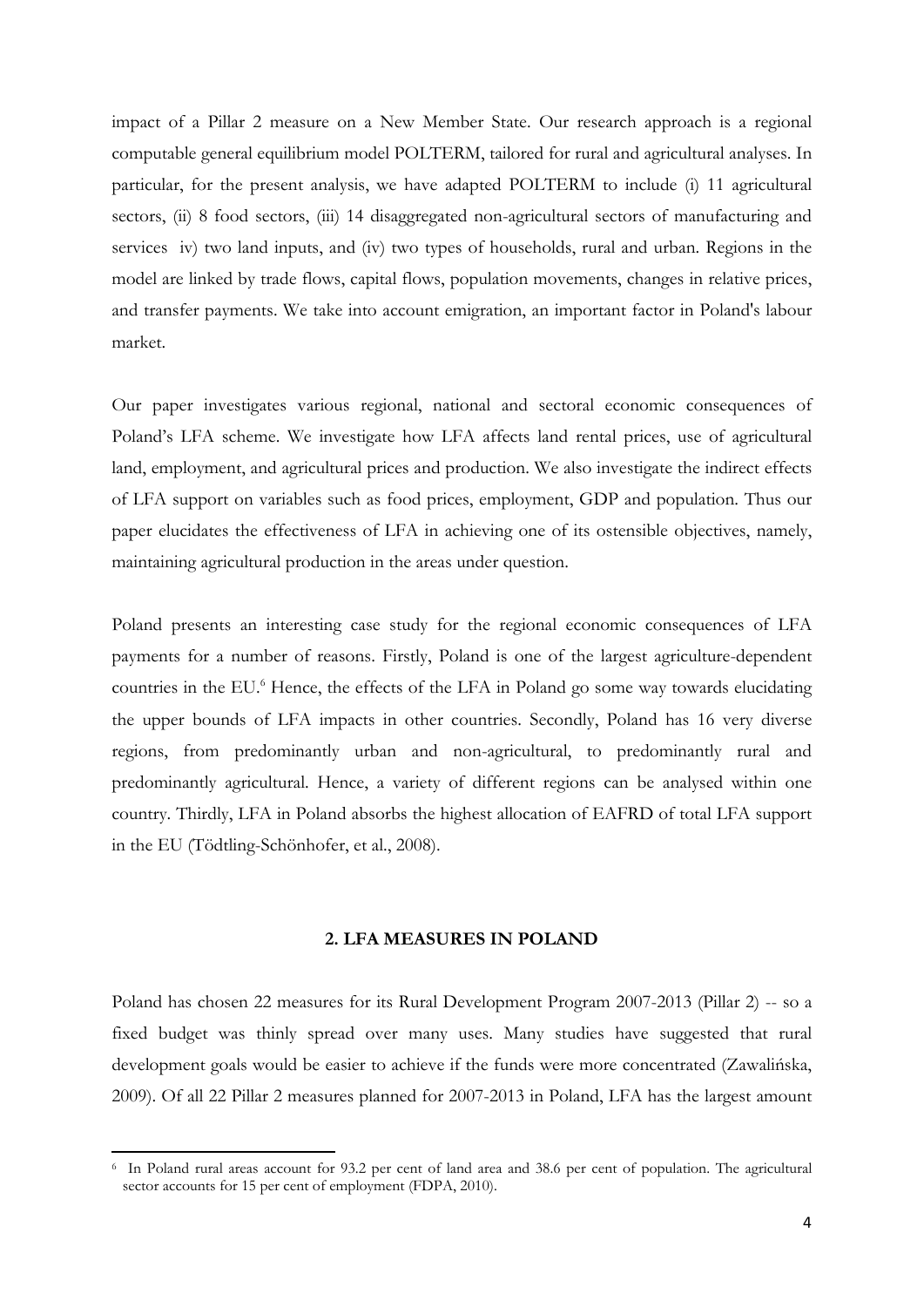devoted to it, 2.45 billion EUR representing 14.7 per cent of Poland's total Pillar 2 budget. The allocation for other measures of the RDP 2007-2013 is presented in Table1.

The main aims of Poland's Country Strategic Plan for Rural Development are: facilitating outflow of farmers to other occupations, creating non-agricultural jobs in rural areas, increasing agricultural labour productivity<sup>7</sup>, and improving quality of life in rural areas. Against these pressing needs, it seems unjustified to allocate most funds to measures like LFA.

Currently LFA covers 56 per cent of Poland's farmland (see Map 1). LFA support consists of annual flat rate payments (compensatory allowances) per hectare of agricultural land remaining in agricultural use, where that land is situated in mountain areas and other less-favoured areas.

The regional distribution of LFA support is determined by the definition of the LFA areas. We assume that the structure of the regional distribution will be similar to the previous budgetary period 2004-2006, since the definition of LFA has not changed. Of course, the amounts per region will differ, since the total allocation has changed in 2007-2013 period (see Table 2).

#### **3. REGIONAL PICTURE OF POLAND**

Before describing our CGE model, we classify Polish regions according to rurality and dependence on agriculture. The simplest regional rural typology is the OECD classification of predominantly rural (PR), intermediate/significantly rural (IR) and predominantly urban (PU) regions. This typology is based on the percentage of the population living in rural areas. The OECD classification is recognised across the EU, and has proved effective for many regional and policy studies (Terluin, 2006). However, here we extend the OECD typology, adding one more dimension, namely, the dependence of rural population on agriculture. This is represented by the percentage of the rural workforce in the primary sector. Adopting a similar cut-off to the OECD typology, we define predominantly agricultural (PA) regions as those in which more than 50 per cent of the rural workforce is employed in agriculture. We define intermediate agricultural (IA) regions as those in which between 50 per cent and 15 per cent of the rural workforce is employed in the primary sector, and other regions as predominantly non-agricultural (PN). Such

<sup>7</sup> Currently 15% of farmers produce less than 4% of GDP.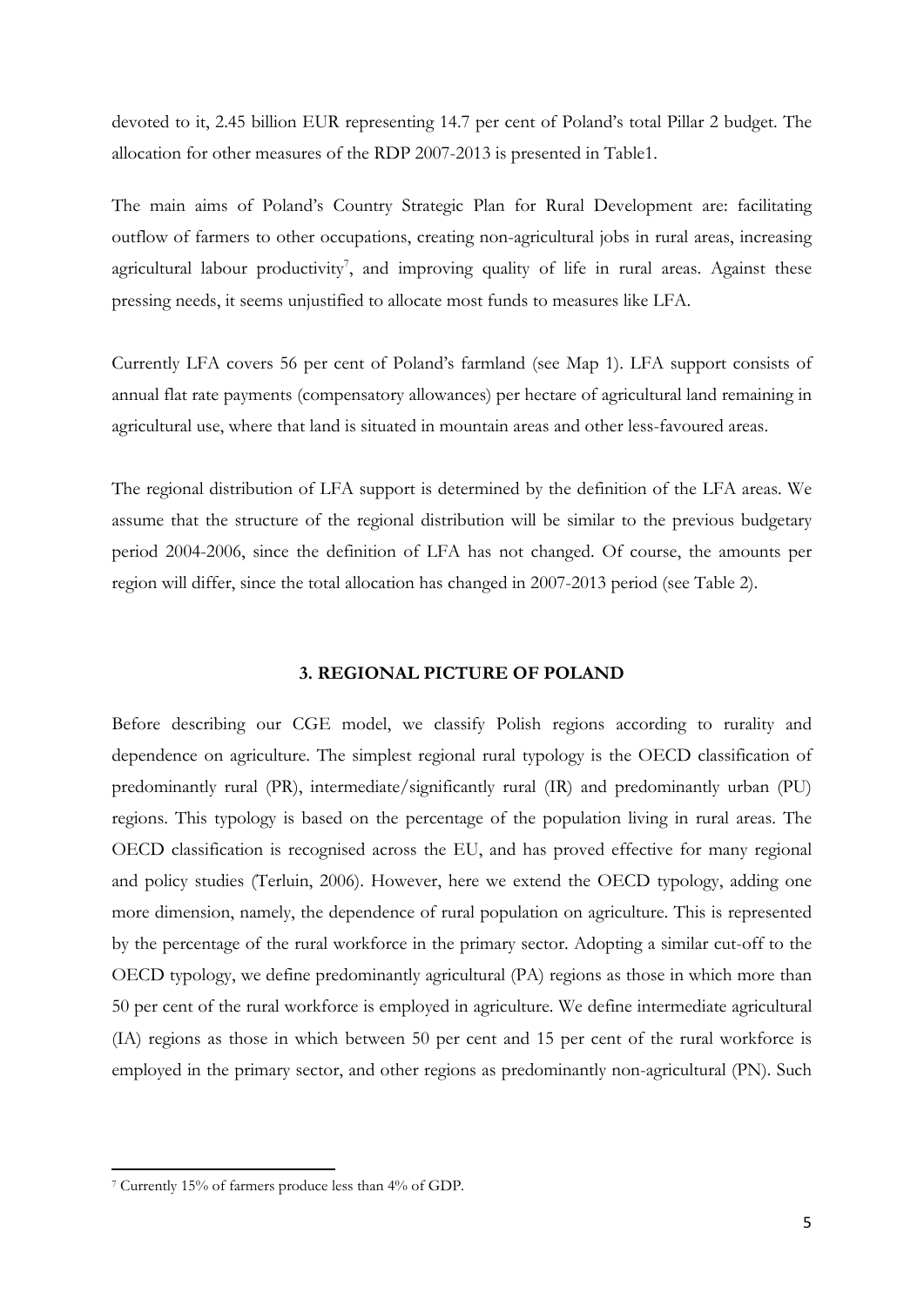a presentation gives a more detailed picture of *rurality* across regions, and together with the OECD typology, generates 9 types<sup>8</sup> of regions, as in Figure 1 and Table 3.

#### **4. POLTERM: A BOTTOM-UP MULTI-REGIONAL MODEL OF POLAND**

#### **4.1 Overview of POLTERM: A Polish implementation of the TERM model.**

POLTERM is an implementation of the TERM model (Horridge, *et al*., 2005) to the Polish economy.<sup>9</sup> Our explanation of results from POLTERM in Section 6 relies on familiar economic mechanisms, not on a detailed knowledge of TERM's theoretical structure. Thus we provide below only a brief summary of TERM, referring readers interested in the detailed structure of the model to Horridge, *et al*. (2005).

TERM is a bottom-up multi-regional CGE model. A defining feature of TERM is its compact data structure, which allows it to distinguish many sectors and regions while being quickly solved on a high-end PC. TERM's computational efficiency, relative to some other detailed bottom-up multi-regional CGE models, arises from a number of simplifying assumptions. For example, TERM assumes that all users in a particular region of a particular commodity source their purchases of that commodity from other regions according to common proportions<sup>10</sup>. The data structure is the key to TERM's strengths. It allows the same detailed bottom-up multiregional treatment of economic agents employed in other large-scale regional CGE models to be included in a model with many more regions.

TERM explicitly captures the behaviour of industries, households, investors, government and exporters at the regional level. The Polish version models economic activity in the 16 NUTS2 regions. The sectoral dimensions of POLTERM have been tailored for rural and agricultural analyses. In its full disaggregation, the model has 86 sectors, of which 20 relate to agricultural production and 8 to food production.

The theoretical structure of TERM follows the familiar neoclassical pattern common to many applied general equilibrium models. Producers in each region are assumed to minimize production costs subject to a production technology that allows substitution between primary

<sup>8</sup> In practice, type 7 (Predominantly Urban-Predominantly Agricultural) and 8 (Predominantly Urban – Intermediate

<sup>&</sup>lt;sup>9</sup> Previous implementations of the TERM model include Australia (Wittwer, 2009; Horridge, Madden, Wittwer, 2005), China (Horridge and Wittwer, 2008), Finland (Kinnunen, Marttila and Honkatukia, 2009), Indonesia

<sup>&</sup>lt;sup>10</sup> Thus, for instance, both households and food-products manufacturers in region *r* are assumed to purchase the same proportion of their vegetables from region *t*.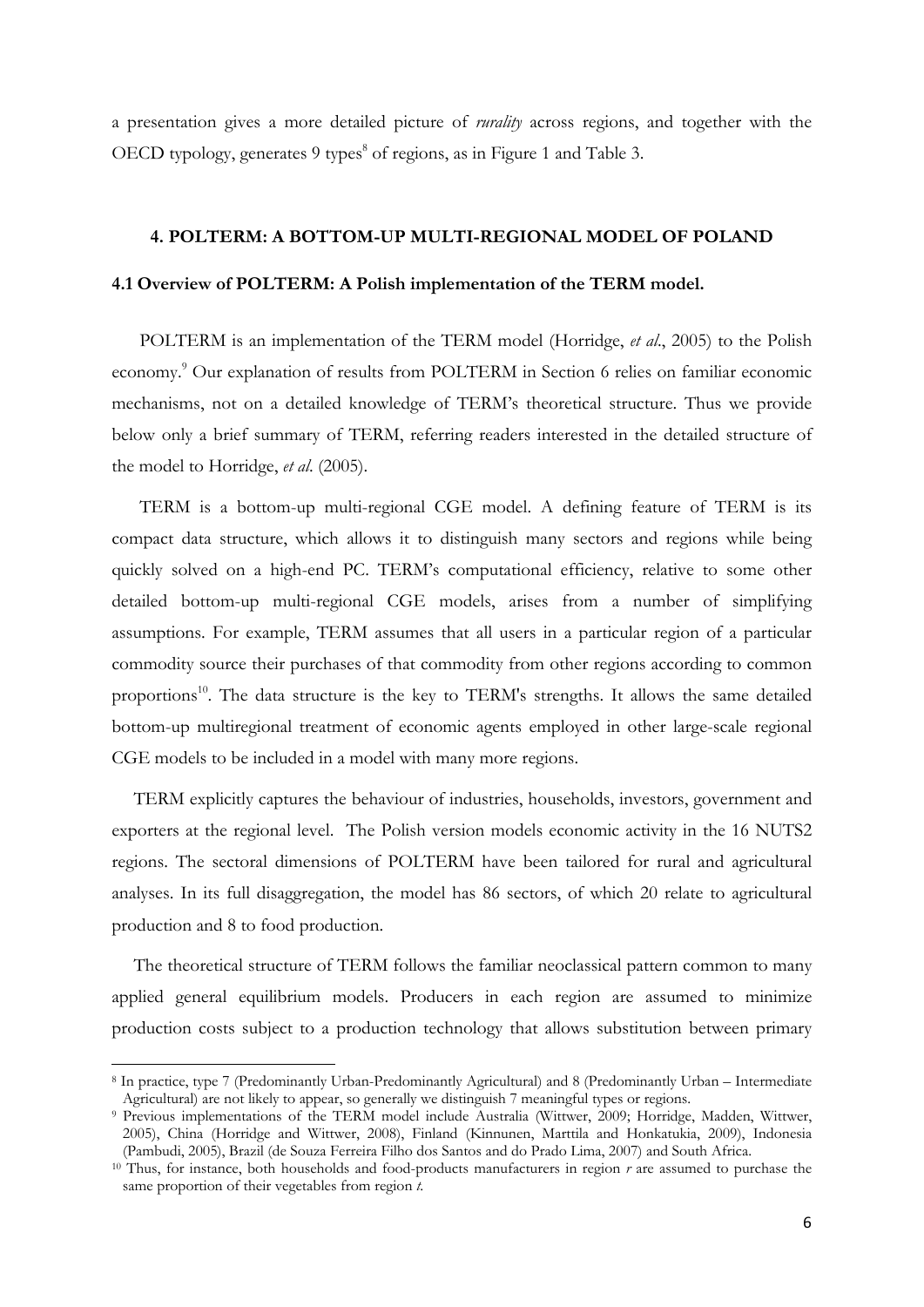factors (labour, capital and land) and between geographical sources of supply for specific intermediate inputs. A representative household in each region purchases goods in order to obtain the optimal bundle in accordance with its preferences and disposable income. Investors seek to maximize their rate of return, while demand by foreigners is modelled via export demand functions that capture the responsiveness of foreigners to changes in export supply prices.

In TERM, economic agents decide on the geographical source of their purchases according to relative prices and a nested structure of substitution possibilities. The first choice facing the purchaser of a unit of a particular commodity is whether to buy one that has been imported from abroad or one that has been produced in Poland. If a Polish product is purchased, a second decision must be made as to the particular region the commodity originates from. For instance, in the purchase of a Polish-made agricultural tractor a purchaser will need to choose, say, between an URSUS manufactured in Mazowieckie and a PRONAR made in Podlaskie. It is assumed that Polish-made brands are considerably more substitutable, than is a Polish brand with a foreign brand. In order for goods to reach a customer located in a particular region, certain margin services must also be purchased. Thus the price to the regional purchaser will include a margin to the retailer and wholesaler of the good (i.e. the trade margin) and the transporter(s) of the good. For instance, a Skaryszew (Mazowieckie) purchaser of a good manufactured in Warsaw might find that the sale price includes a margin for a Warsaw distributor for rail freight to Radom, then road transport to Skaryszew and a Skaryszew retailer. It is assumed that substitution between the source of the margins may be affected by a change in the relative price of margins sourced from different geographical localities, particularly with regard to transport. Thus, for instance, Skaryszew, Radom, and Warsaw trucking companies are assumed to compete with each other to carry goods from Warsaw airport to Skaryszew. TERM contains a large database which keeps track of the flow of international and interregional purchases of each commodity from each region of origin to each destination region. It also keeps track of the associated margin payments and the geographical location of the suppliers of those margins. In the case of each regional user, TERM also keeps track of the taxes payable on the purchase.

As an EU member state, Poland has an open labour market with the rest of the EU. Indeed since EU accession, the level of Polish emigration has been substantial. In modelling Poland's labour market in POLTERM, we allow the size of the in-Poland workforce to respond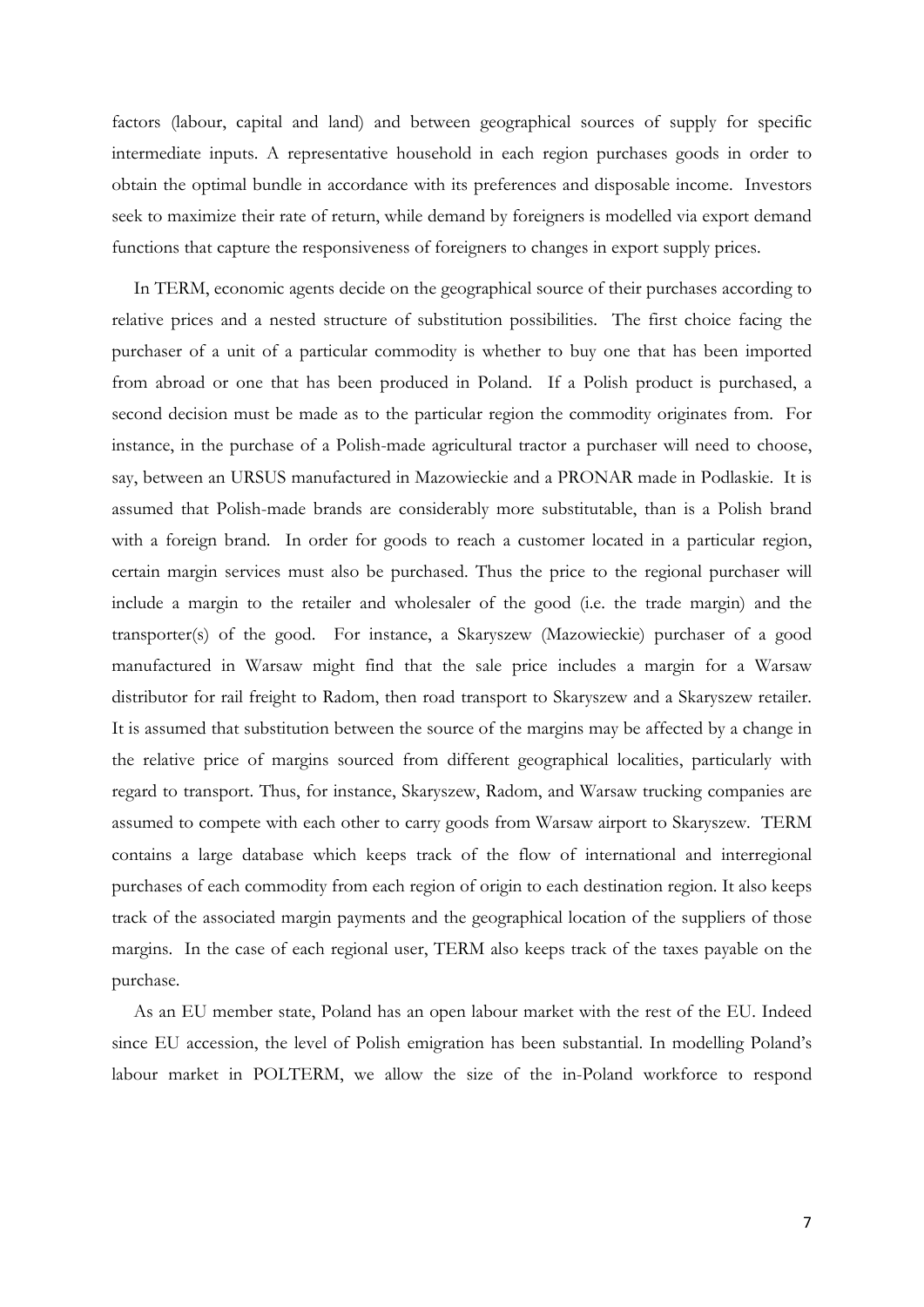endogenously to movements in the Polish real wage, with an elasticity of 0.10. This is consistent with the level of Polish emigration following EU accession $11$ 

#### **4.2 Modelling the LFA measure in POLTERM**

LFA payments take the form of an annual per hectare grant. From a modelling perspective, this can be viewed as a land rental subsidy. Any given Polish region, r, will tend to have producers cultivating both LFA and non-LFA land areas. Hence in POLTERM, we distinguish these two types of land. The ostensible purpose of LFA funding is to increase farmer incentives to farm more LFA land than they would otherwise (see Section 1 above). Implicit in this aim is a belief that agricultural activity in LFA areas would decline in the absence of the support. To model this, we allow the supply of LFA land to respond endogenously to movements in the post-tax rental price of LFA land. We set the elasticity of the supply of LFA land to movements in the post-tax rental price of LFA land  $(\eta_r^{(S)LFA})$  at 0.2. For non-LFA land, we set the corresponding elasticity  $(\eta_r^{(S)non-LFA})$  at 0, as there is very little fallow land in Poland that can be easily turned into arable non-LFA land. These elasticities are within relevant ranges reported in van Meijl, et al. (2006) and Abler (2003). Van Meijl *et al*. (2006) places the land supply elasticity within the EU in the range 0.01 to 0.2. This range of land supply elasticities is within the 0.0 to 0.2 interval found by Abler (2003). Van Meijl *et al*. (2006) note that land supply elasticities for developing countries can be higher than this range, in the vicinity of 0.5. We conjecture that for LFA land in Poland, a land supply elasticity at the upper end of the EU range reported in van Meijl *et al*. (2006) is appropriate. For non-LFA land, we set the supply elasticity at the lower-end of the Abler (2003) range, at 0.

<sup>11</sup> To our knowledge, there are no econometric estimates of the elasticity of Poland's workforce size with respect to the Polish real wage relative to the real wage in the rest of the EU. For the simulations reported in this paper, we set this elasticity at 0.10. This value is consistent with the size of Polish emigration following EU accession in 2004. In the years 2004-08, 2.2 m. Polish workers emigrated abroad (GUS, 2009, p.2). This represented approximately 9% of the Polish workforce of 24.6 m. (GUS-BDR, 2009). Prior to EU accession in 2004, opportunities for Polish labour to work in the EU were limited. At the time of EU accession, in the year 2004, the average Polish wage was 2290 zloty (GUS, 2010), the equivalent of approximately 573 EUR. The main destination for Polish emigrant labour post-accession was the UK (GUS, 2009, p.3). There, the majority of Polish workers earned the minimum UK wage of 1084 EUR (EUROSTAT, 2004, p.2). As such, Poland's EU accession made available, to workers willing to emigrate, wages 90 per cent higher than those possible in Poland. This generated a 9 per cent reduction in the Polish workforce. So our working age population supply elasticity of 0.10 is consistent with this historical outcome, according to elasticity formula  $-9/((1084-573)/573*100) = -0.10$ .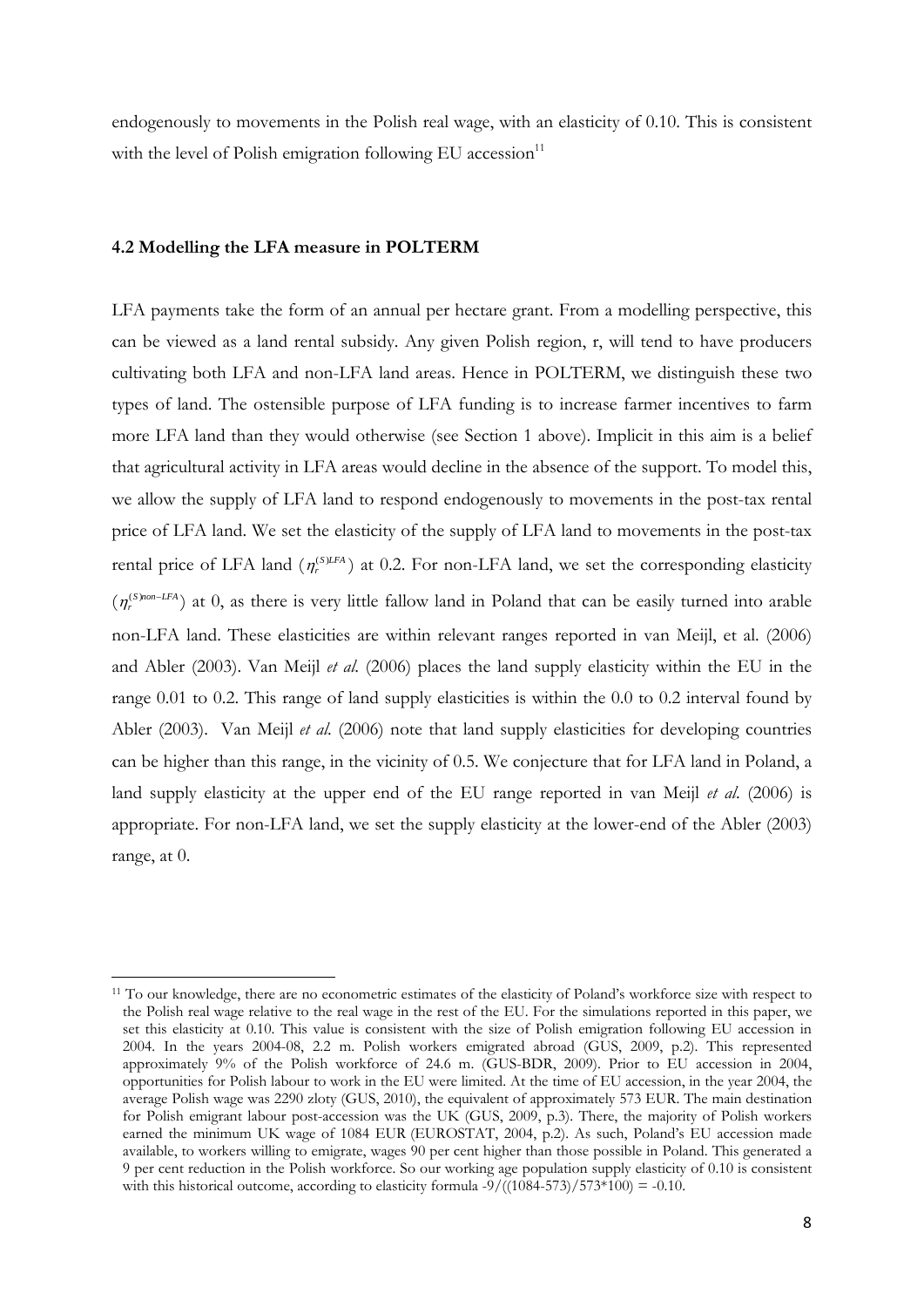Figure 2 describes the modelling of regional agricultural land supply and land demand. At the bottom level of this diagram, regional endowments of LFA and non-LFA land  $(X_r^{LFA}$  and  $X^{non-LFA}_{r}$ respectively) are potentially supplied to agricultural industries  $1 - N$  in region  $r$ . Land supply functions across land users are modelled via constant elasticity of transformation (CET) functions<sup>12</sup>. We assume that landowners seek to maximise land rentals subject to constrained land transformation possibilities described by CET functions. At the top level of Figure 2, users of agricultural land face imperfect substitution possibilities between LFA and non-LFA land, which are described by constant elasticity of substitution (CES) functions<sup>13</sup>. In modelling the behaviour of users of agricultural land, we assume they minimise the cost of acquiring a given input of land by substituting across land types, subject to the constraints posed by the CES functions. Equations  $(E1) - (E5)$  describe, in percentage change form, the system of supply, demand and unit-cost functions implicit in the structure of land supply and demand represented by Figure 2.14 Equations (E1) and (E2) describe the operation of the land supply nests at the bottom level of Figure 2. In (E1), the percentage change in the supply of land type *n* to agricultural user *j* in region  $r(x_{j,r}^{(s)n})$  depends on both the availability of land type *n* in region *r*  $(x_r^{(s)n})$  and the relative land rental received when supplying to user *j* ( $p_{j,r}^n - p_r^n$ ). The average rental on land type *n* in region  $r(p_r^n)$  is defined by (E2) as the revenue-share-weighted sum of the percentage changes in rentals received from each user of land type *n* in region *r*. Equations (E3) and (E4) describe the operation of the land demand nests at the top level of Figure 2. In (E3), the percentage change in the demand for land type *n* by agricultural user *j* in region *r*  $(x_{j,r}^{(D)n})$  depends both on the demand for land in general by such users  $(x_{j,r}^{Land})$  and the relative user price of land type  $n ( p_{j,r}^n - p_{j,r}^{land} )$ . The percentage change in the average cost of agricultural land to user  $j$  in region  $r$  is defined by  $(E4)$  as the cost share weighted sum of the percentage changes in the rental prices of the LFA and non-LFA land employed by user *j*,*r*. Together, (E1) and (E3) define percentage changes in user-, region- and land-specific land supply and demand. Equation (E5) imposes a market clearing condition on these user-, region- and land-specific land markets, thus allowing endogenous determination of land rental prices  $(p_{j,r}^n)$ . Equation (E6) defines the percentage change in net land rentals received by land owners. In the original levels form, (E6) expresses net land rentals as the product of pre-subsidy land rentals and the power (one plus the rate) of land subsidy. In (E6), the percentage change in the land subsidy appears as

<sup>&</sup>lt;sup>12</sup> For a description of the application of the CET function in CGE modelling, see Dixon *et al.* (1992: 128-133).<br><sup>13</sup> For a description of the application of the CES function in CGE modelling, see Dixon *et al.* (1992:

Figure 2, see Dixon et al. (1992).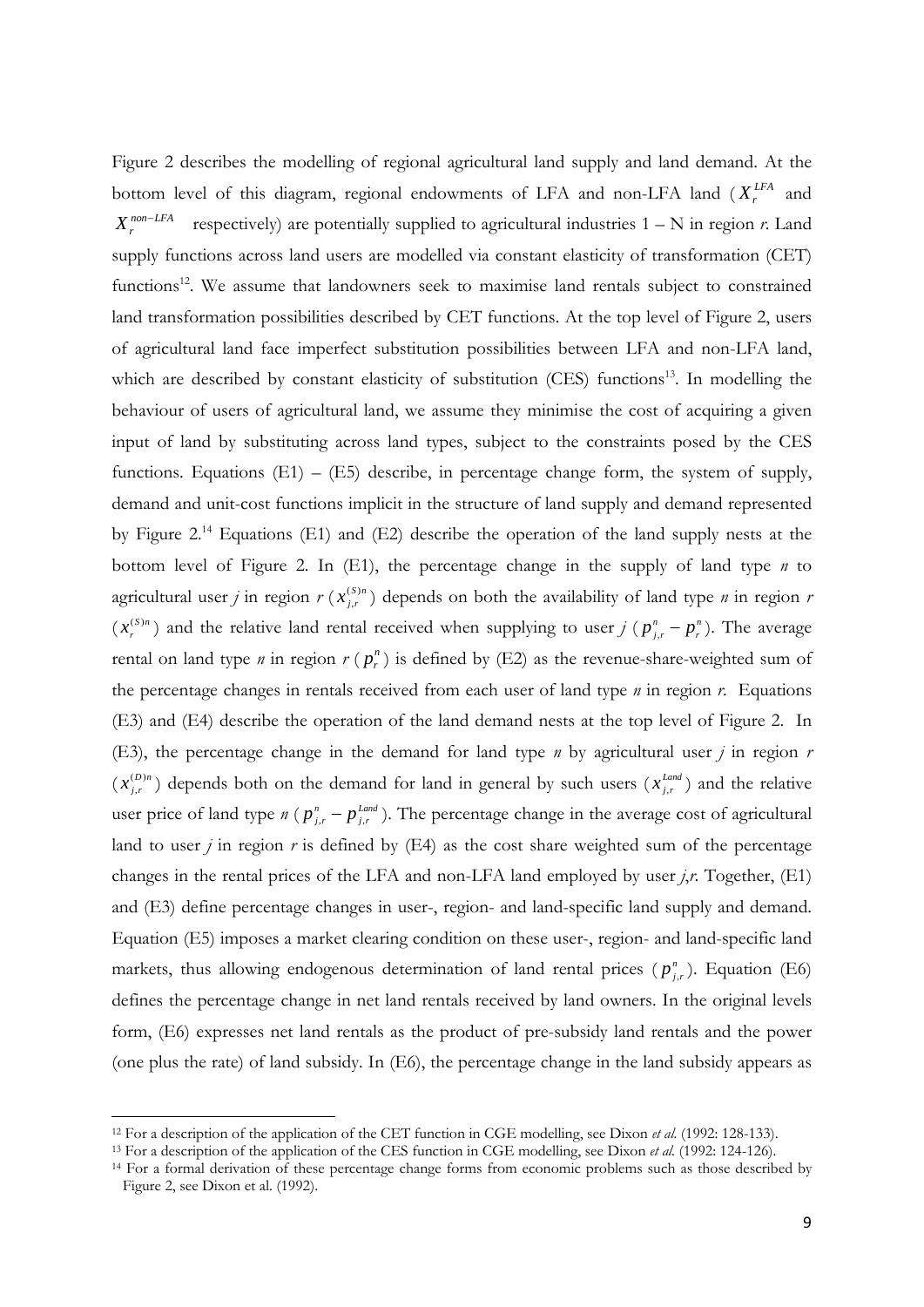$s_r^n$ . It is  $s_r^n$  that we shock when modelling LFA payments in Sections 5 and 6. Equation (E7) defines the supply of land type *n* in region *r*. Under (E7), the percentage change in the supply of land type *n* in region *r* is positively related to the land's real post-subsidy rental rate. The strength of the land supply response to changes in the post-subsidy rental rate depends on the supply elasticity  $\eta_r^{(S)H}$ . As discussed in the introduction to this section, we set  $\eta_r^{(S)LFA}$  =0.2 and *S non LFA*  $\eta_r^{(S)non-LFA} = 0.$ 

(E1) Land supply response functions

$$
x_{j,r}^{(S)n} = x_r^{(S)n} + \phi_r^n (p_{j,r}^n - p_r^n)
$$
 (*n* ∈ LANDTYPE)(*j* ∈ AGRIND)(*r* ∈ REGION)  
(E2) Average rental price of land

$$
p_r^n = \sum_j B_{j,r}^n p_{j,r}^n \qquad (n \in \text{LANDTYPE}) \ (r \in \text{REGION})
$$

(E3) Demand function for land cultivated on LFA areas under activity j in region r

$$
x_{j,r}^{(D)n} = x_{j,r}^{Land} - \sigma_{j,r}(p_{j,r}^n - p_{j,r}^{Land}) \qquad (n \in \text{LANDTYPE}) (j \in \text{AGRIND}) (r \in \text{REGION})
$$

(E4) Average user price of land

$$
p_{j,r}^{Land} = \sum_{n \in LANDTYPE} S_{j,r}^n p_{j,r}^n
$$
 (*j* ∈ AGRIND)(*r* ∈ REGION)

(E5) Land market clearing conditions

$$
x_{j,r}^{(D)n} = x_{j,r}^{(S)n}
$$
 (*n* ∈ LANDTYPE)(*j* ∈ AGRIND)(*r* ∈ REGION)

(E6) Net land rentals received by landowners

*n r n r n*  $(n \in$  LANDTYPE)  $(r \in$  REGION  $)$ 

(E7) Land supply functions

$$
x_r^{(S)n} = \eta_r^{(S)n} (pps_r^n - p_r^{GDP})
$$
 (*n* ∈ LANDTYPE) (*r* ∈ REGION)

where:

 $x_{r}^{(S)n}$ is the percentage change in the supply of land type  $n$  in region  $r$ ;  $\eta_*^{(S)n}$ is the elasticity of supply of land type *n* with respect to its real post-tax rental price;  $pps$ <sup>n</sup> *is the percentage change in the post-subsidy rental price of land type <i>n* in region *r*.  $p_r^{GDP}$ *is the percentage change in the regional GDP deflator for region <i>r*.  $p_r^n$ is the percentage change in the pre-subsidy rental price of land type *n* in region *r*;  $S^n$ is the percentage change in the power (1 plus the rate) of the land rental subsidy on land type *n* in region *r*;  $(S)$ , *S n is the percentage change in the supply of land type*  $n$  *in region*  $r$  *to agricultural* industry *j*;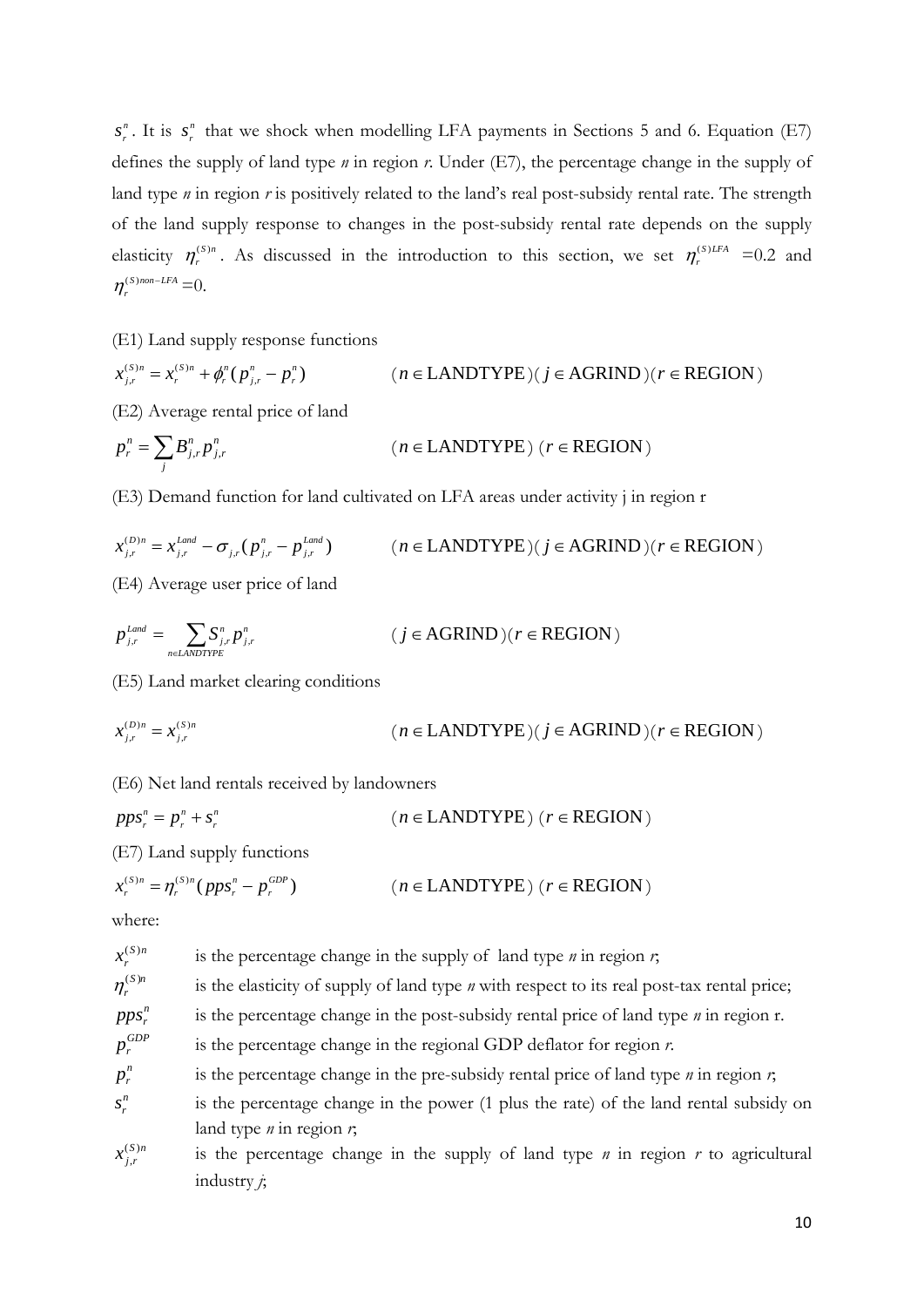- $\phi_r^n$ *<sup>r</sup>* is the elasticity of transformation of land type *n* in region *r* between alternative agricultural uses *j*;
- , *n* is the percentage change in the price faced by agricultural producer  $j$  in region  $r$  for land type *n*;
- $B_{i,r}^n$ is the share of type *n* land rentals in region *r* generated by agricultural industry  $\dot{r}$ ;
- $\chi^{(D)n}_{j,r}$ is the percentage change in demand for land type  $n$  by agricultural user *j* in region  $r$ ;
- $\chi_{j,r}^{Land}$ *is the percentage change in demand for land (undistinguished by land type)* by agricultural industry *j* in region *r*;
- $\sigma_{i,r}$  is the elasticity of substitution between different land types faced by agricultural industry *j* in region *r* ;
- $p_{j,r}^{Land}$  is the percentage change in the average user price of land faced by agricultural industry *j* in region *r*;
- $S_{i}^{n}$  is the share of industry  $(j, r)$ 's total land costs represented by rentals on agricultural land type *n*;
- LANDTYPE (LFA land, non-LFA land).
- REGION (regions 1 through 16. See Table 6).
- AGRIND (Wheat, Rye, Barley, Other cereals, Oil seeds, Vegetables and fruit, Other crops, Other animals, Pigs, Poultry, Cattle).

#### **5. SIMULATION DESIGN: MODELLING LFA IN POLTERM**

LFA payments will have immediate impacts on rates of return, regional wage relativities and output prices. Our aim is to investigate the economic consequences of LFA payments after all market adjustments to these immediate LFA-induced relative price changes have taken effect. That is, our concern is long-run. Hence we use a closure of POLTERM that is a variant of the standard long-run TERM closure. This closure defines a long-run solution year with the following characteristics:

(i) Investors in each industry in each region have had sufficient time to adjust regional industry capital stocks in response to the policy change. Thus changes in demand for capital are manifest as changes in capital supply, not as changes in rental rates. We implement this by allowing capital to be in elastic supply to each regional industry at exogenous rates of return.

(ii) Supply of LFA land is positively related to post-tax land rental rates. Supply of non-LFA land is fixed.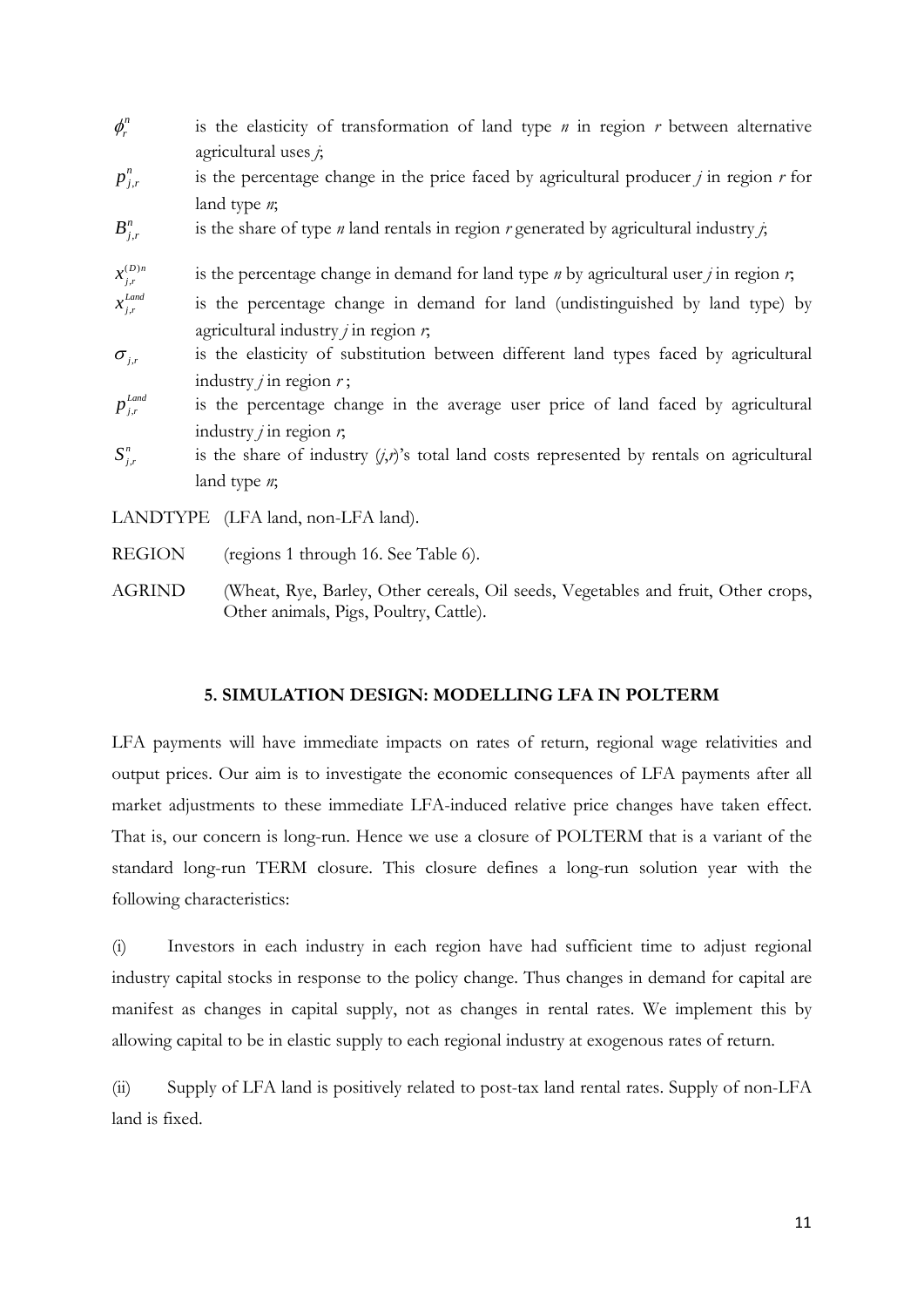(iii) We assume that long-run national employment is weakly positively related to the Polish real wage. This reflects Poland's open labour market with the remainder of the EU. As discussed in Section 4.1, we calibrate the labour supply elasticity to reflect Poland's emigration experience following EU accession.

(iv) Since our focus is long-run, we allow labour to move between regions in response to regional wage differentials. However, we recognise that household locational preferences constrain labour movements even in the long-run. We model this by allowing regional employment to be endogenous, but sticky. Stickiness in regional labour supply is achieved by allowing the gap between the regional wage and the national wage to be weakly positively related to the movement in regional employment. In terms of our model results, this closure has the effect of ensuring that long-run regional labour-market pressures mostly appear as movements in regional employment, with only limited movement in relative regional wage rates.

(v) We assume that the desired rate of capital accumulation in each regional industry in the long-run solution year is independent of the policy shock. We implement this via exogenous determination of regional industry investment/capital ratios. With movements in long-run regional industry capital stocks largely determined by the first closure assumption above, this effectively links long-run movements in regional industry investment to movements in regional industry capital stocks. National investment is determined as the sum of regional industry investments.

(vi) We constrain movements in the long-run balance of trade to reflect two features of solution year net foreign financing: net receipts of LFA payments by Poland, and the need to finance changes in solution-year capital stock. Ceteris paribus, LFA payments received by Poland allow the balance of trade to move towards deficit. In financing the solution year capital stock, we assume that 60 per cent of capital rentals arising from new capital are sent to foreign capital owners via an appropriate movement towards balance of trade surplus. With the solution year balance of trade constrained in this way, we allow private and public consumption to be determined endogenously. This closure can be interpreted as allowing domestic consumption to move with national income, where LFA payments represent an addition to national income, and servicing of foreign financed capital accumulation a gross subtraction from national income. Subject to this national constraint, we assume regional private consumption is a fixed proportion of regional income.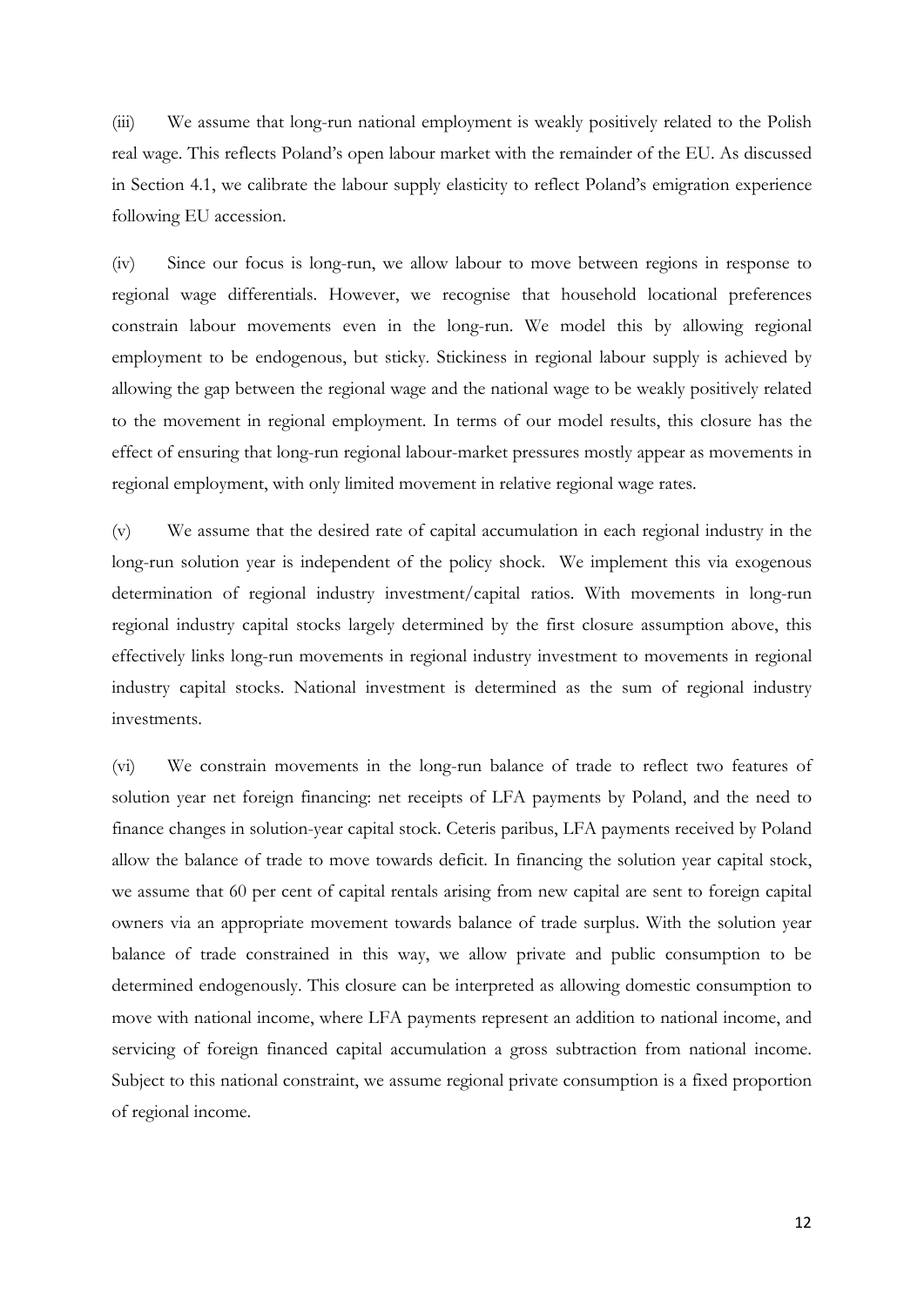(vii) We assume that long-run regional public consumption spending will follow movements in the long-run regional distribution of economic activity. Regions in which long-run population, employment and consumption are rising (falling) receive a rising (falling) share of national public consumption spending. We model this via exogenous determination of region-specific ratios of real public consumption spending to real private consumption spending.

Our shocks to the POLTERM model are region-specific LFA payments. The aggregate value of Polish LFA payments under CAP funding round 2007-13 is reported in row 1 of Table 1. The regional distribution of these payments is reported in Table 2. These values are used to calibrate shocks to region-specific land subsidy variables, represented by  $s_r^n$  in equation (E6).

#### **6. THE NATIONAL, SECTORAL AND REGIONAL EFFECTS OF LFA SUPPORT**

We discuss the national, sectoral and regional economic consequences for Poland of LFA support payments. Our interpretation of the POLTERM results is comprised of a sequence of cross-referenced discussions, each of which relies on familiar economic mechanisms, not details of POLTERM's theoretical structure, so readers do not need to be familiar with POLTERM's many equations to follow our discussion of results.

#### **6.1 The impact of LFA support on the national macroeconomy**

#### **6.1.1 LFA payments induce a small increase in LFA land supply**

Table 4 reports the effects of LFA support on selected national macroeconomic indicators. At the national level, Poland's annual receipt of PLN 1.2 b. of LFA funds represents approximately 18 percent of the value of pre-LFA land rentals accruing to LFA-designated land<sup>15</sup>. We model the LFA support as a per-hectare subsidy to landowners (see section 4.2 above). In our macroeconomic results, this direct effect of LFA payments is manifested as a 17.8 percentage point gap (=11.8 - -6.0) between the LFA land rental rate received by landowners (row 29) and the LFA land rental rate paid by land users (row 26). LFA payments produce a fall in the userprice of LFA land (row 26) because we allow the supply of LFA land to be a positive function of the post-tax rental value of LFA land (see equation E7 above).

<sup>15</sup> In 2005, LFA land rentals were approximately PLN 6.6 b. (authors' estimates, based on official data from Polish Main Statistical Office).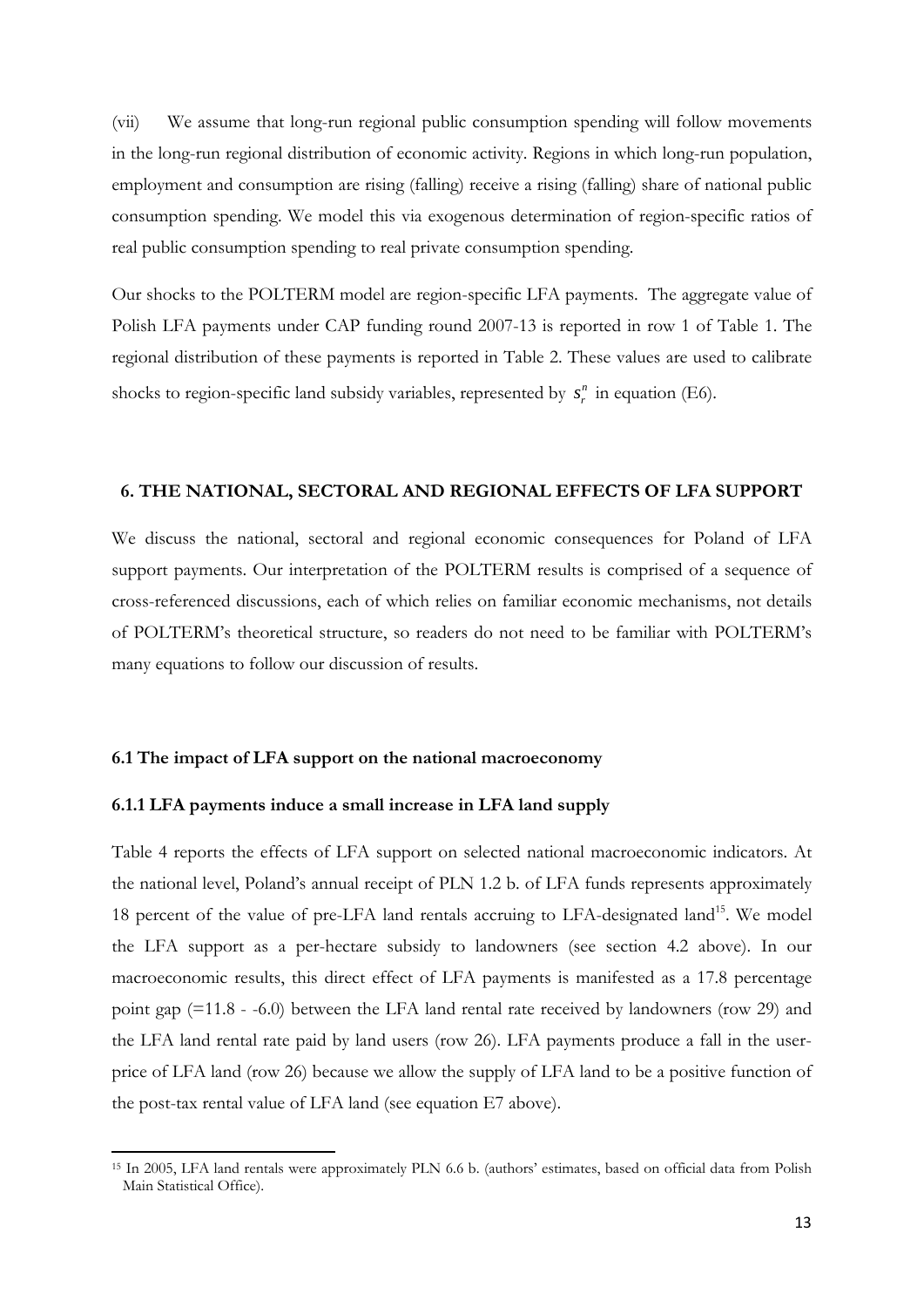As discussed in section 4.2 above, we set the LFA land supply elasticity at 0.2. Hence, with the post-tax rental price of LFA land rising by 11.8 per cent (row 29), the aggregate supply of LFA land rises by 2.26 per cent (row 5). As discussed in section 4.2, our land use theory allows agricultural producers to substitute between LFA and non-LFA land. The user-price of LFA land must fall (row 26) to induce land users to absorb the increase in LFA land supply.

#### **6.1.2 The real wage rises, inducing an increase in the size of the Polish workforce**

For a given level of employment, the increase in the supply of agricultural land (see 6.1.1 above) causes the marginal product of labour to rise. This tendency towards a higher marginal product of labour is reinforced by the rise in the capital stock (see 6.1.3 below) and the terms of trade (see 6.1.9 below). The rise in the marginal product of labour accounts for the movement in the real wage, which rises by 0.16 per cent relative to what it would otherwise have been (row 23).

As discussed in Section 4.2 above, recognising that Poland has an open labour market with much of the EU, we allow Polish labour supply to vary with the real wage -- so there is a small rise in Polish employment (row 2).

## **6.1.3 The rise in land supply, employment and the terms of trade causes the capital stock to rise relative to basecase**

As discussed in Section 5, we assume Poland can obtain capital at fixed rates of return. With land supply and employment higher than basecase (see 6.1.1 and 6.1.2 above), for a given level of capital, the marginal physical product of capital must rise. With the terms of trade higher than basecase (see 6.1.9 below), for a given level of capital, the value of the marginal physical product of capital must rise. However, with rates of return exogenous, scope for the value of the physical marginal product of capital to rise is limited. Hence, the capital stock must expand relative to basecase (row 3).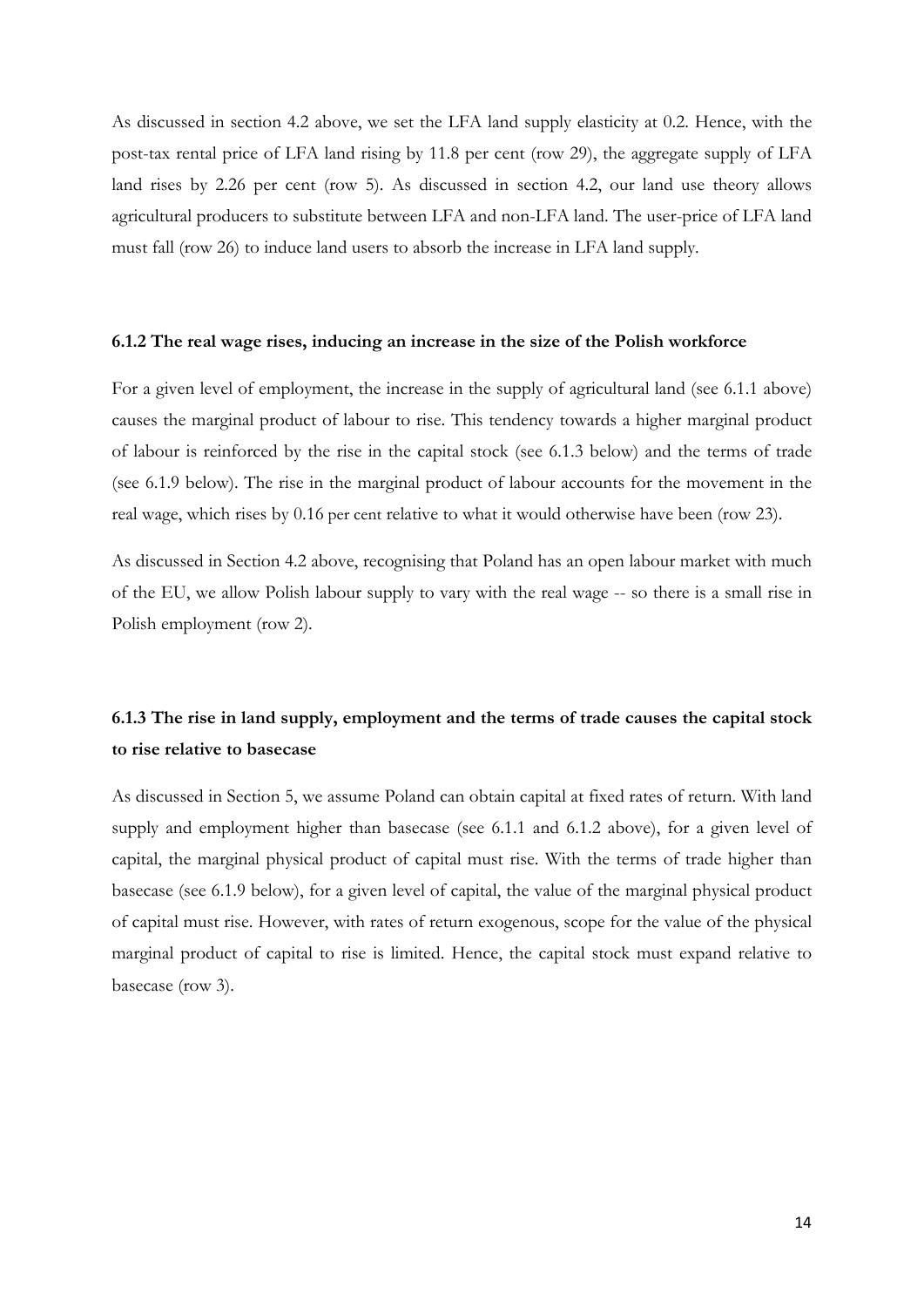#### **6.1.4 With factor supplies higher than basecase, so too is Polish real GDP**

The LFA payments induce small increases in aggregate land use (see 6.1.1 above), employment (see 6.1.2 above) and capital (see 6.1.3 above). This accounts for the small increase in real GDP relative to what it would otherwise have been (row 1).

#### **6.1.5 LFA payments allow the rise in real consumption to exceed the rise in real GDP**

The increase in national real consumption (rows 8 and 9) is substantially higher than the increase in real GDP (row 1). This reflects a rise in real (CPI-deflated) national income relative to real GDP. Real national income rises by more than real GDP for two reasons. First, the terms of trade improves relative to what it would otherwise have been (see 6.1.9 below). Second, and more importantly, the LFA funds received by Poland are financed almost entirely by the rest of the EU, and thus represent a net rise in Polish national income. Aggregate real consumption rises by 0.2 per cent (row 7). This is comprised of a 0.19 per cent rise in private consumption (row 8) and a 0.22 per cent rise in public consumption (row 9). The larger increase in public consumption relative to private consumption is due to differences across regions in the ratio of public to private consumption.16

#### **6.1.6 The rise in the capital stock induces a small rise in real investment**

As discussed in section 5, we assume that solution year investment/capital ratios by regional industry are exogenous. As such, the percentage change in real investment for each regional industry is the same as the percentage change in its physical capital stock. At the national macroeconomic level, this is reflected in a similar outcome for national real investment (row 10) as the national capital stock (row 3).

<sup>16</sup> As discussed in section 5, we assume that region-specific real public/private consumption ratios are exogenous. The initial levels of these ratios differ across regions. LFA payments stimulate consumption in regions with relatively high public/private consumption ratios. When outcomes for region-specific real public consumption are aggregated to the national level, the result is an outcome for national real public consumption (row 9) that is slightly higher than the outcome for national real private consumption (row 8).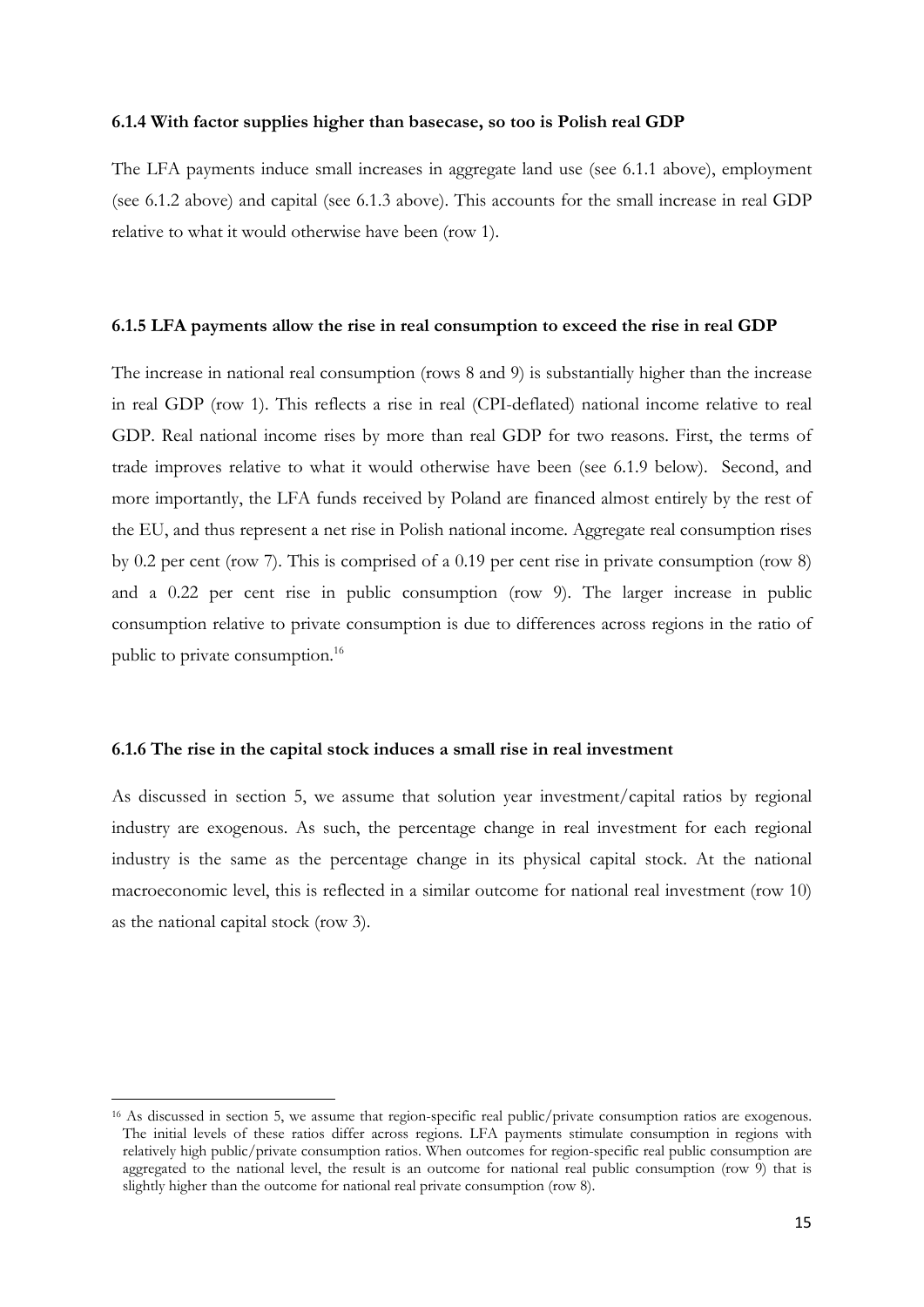#### **6.1.7 The rise in GNE exceeds the rise in GDP, moving the trade balance towards deficit**

The outcome for real investment  $(+0.06$  per cent), is quite close to the outcome for real GDP  $(+0.07)$  per cent). However the outcome for national real consumption  $(+0.2)$  per cent) substantially exceeds the outcome for real GDP (see 6.1.5 above). Together, the outcomes for real investment and real consumption generate a rise in real GNE (row 11) that exceeds the outcome for real GDP. With the outcome for real GNE exceeding the outcome for real GDP, the real balance of trade must move towards deficit. This accounts for the contraction in real export volumes (row 12) and expansion in real import volumes (row 13).

#### **6.1.8 The movement towards trade deficit requires real exchange rate appreciation**

The movement in export volumes and import volumes implicit in the movement towards balance of trade surplus (see 6.1.7) requires a rise in the price of Polish goods relative to foreign goods. That is, it requires the real exchange rate to appreciate (row 15), making exports dearer in foreign markets, and Polish goods relatively more expensive than competing imports within the domestic Polish market.

#### **6.1.9 The contraction in export volumes causes the terms of trade to rise**

In POLTERM, commodity-specific export volumes are modelled as inversely related to commodity-specific foreign currency prices. The contraction in export volumes (see 6.1.7 above) thus requires a rise in foreign currency export prices. This accounts for the rise in the terms of trade, relative to what it would otherwise have been (row 14).

#### **6.2 The impact of LFA support on national industrial outcomes**

Table 5 reports national results for output by sector. The largest beneficiaries of the LFA funds are agricultural industries (rows 1-11, Table 5). This reflects the expansion in LFA land generated by the LFA funds (see 6.1.1 above). Food processing industries (rows 15-20, Table 5) are indirect beneficiaries of the expansion in agricultural land supply. By lowering the prices of agricultural output, expansion of agricultural production stimulates output of food processing industries by lowering input costs. At the same time, food processing industries receive a demand-side fillip to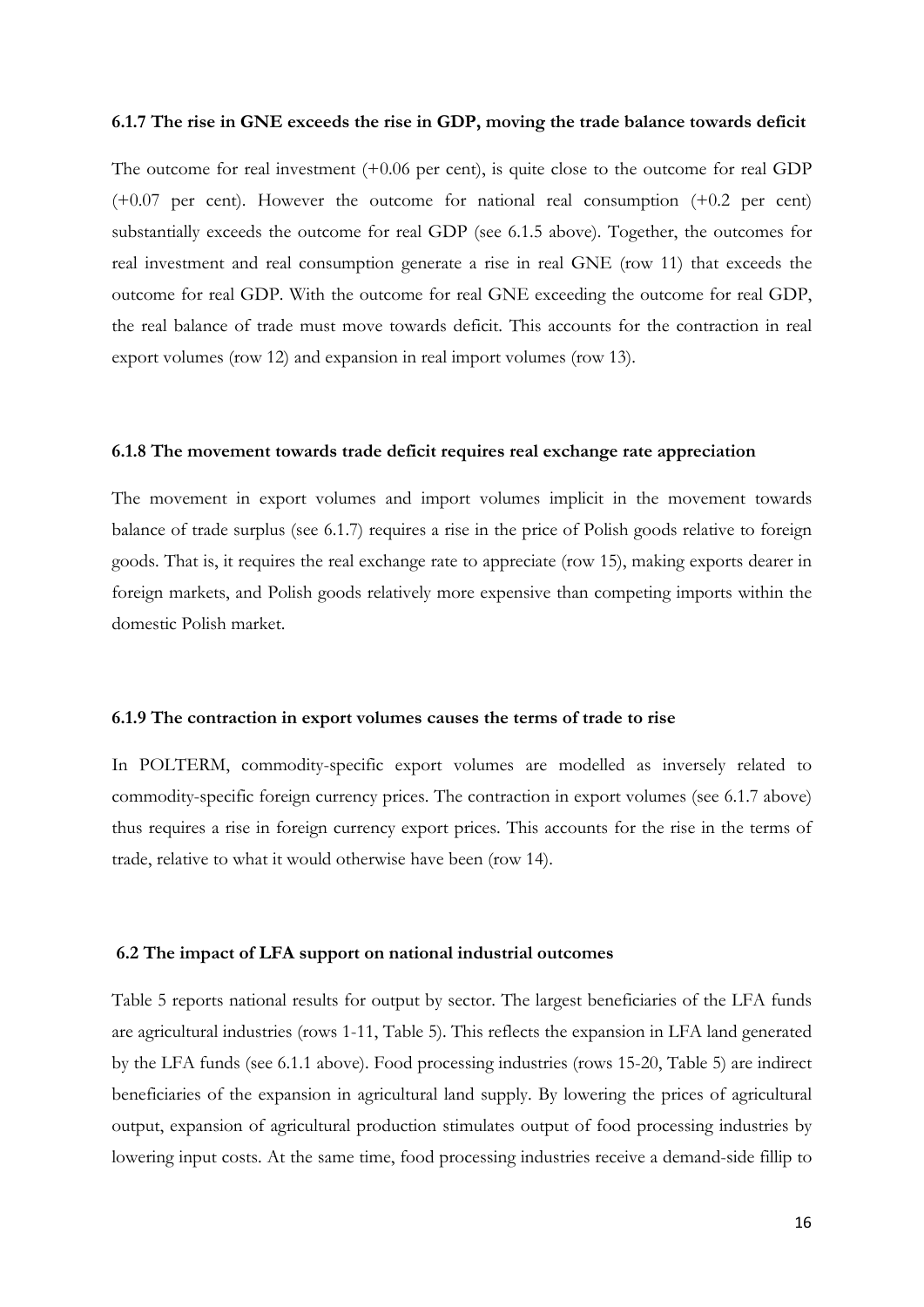their output via the expansion in real household consumption spending (see 6.1.5 above). Expansion in real consumption, both private and public, also accounts for expansion in the output of such industries as hotels and restaurants (row 26), dwellings (row 29), education (row 30), public administration (row 31), health (row 32) and other services (row 33). Note that traded goods sectors, such as forestry (row 12), mining (row 14) and other manufacturing (row 21) are adversely affected by Poland's receipt of LFA payments. This reflects the appreciation of the real exchange rate (see 6.1.8 above).

#### **6.3 The impact of LFA support on Poland's regional economies**

We report regional macroeconomic outcomes in Table 6. In Figure 1, we mark the regions experiencing the highest real GDP gains due to LFA (Podlaskie, Warminsko-Mazurskie and Lubelskie respectively) with the numbers 1, 2, and 3. In Section 3, we classified two of these regions (Podlaskie and Lubelskie) as Predominantly Agricultural, and two of the regions (Lubelskie and Warminsko-Mazurskie) as Predominantly Rural. Lubelskie is one of the poorest regions in the whole EU.

The chief determinant of relative regional GDP outcomes is the relative importance of LFA funding expressed as a share of regional GDP (Figure 3). LFA funding as a share of regional GDP is reported in the first column of Table 6. Figure 3 reports POLTERM results for real regional GDP outcomes. It also reports a predicted regional real GDP outcome based on a regression equation estimated by regressing the POLTERM results for real regional GDP (column 2, Table 6) against the ratio of regional LFA receipts to regional GDP (column 1, Table 6). In Figure 3 we find the predicted real GDP outcomes closely match the POLTERM real regional GDP outcomes.

As discussed in Section 5, national employment is weakly positively related to the real wage. However, despite national employment being endogenous, it remains sufficiently constrained that long-run expansion in employment in one Polish region will typically be at the expense of long-run employment in other Polish regions. By expanding land supply and agricultural production in some regions more than others, LFA funds cause a regional redistribution of national employment. In Table 6, we find employment tends to shift from the most urban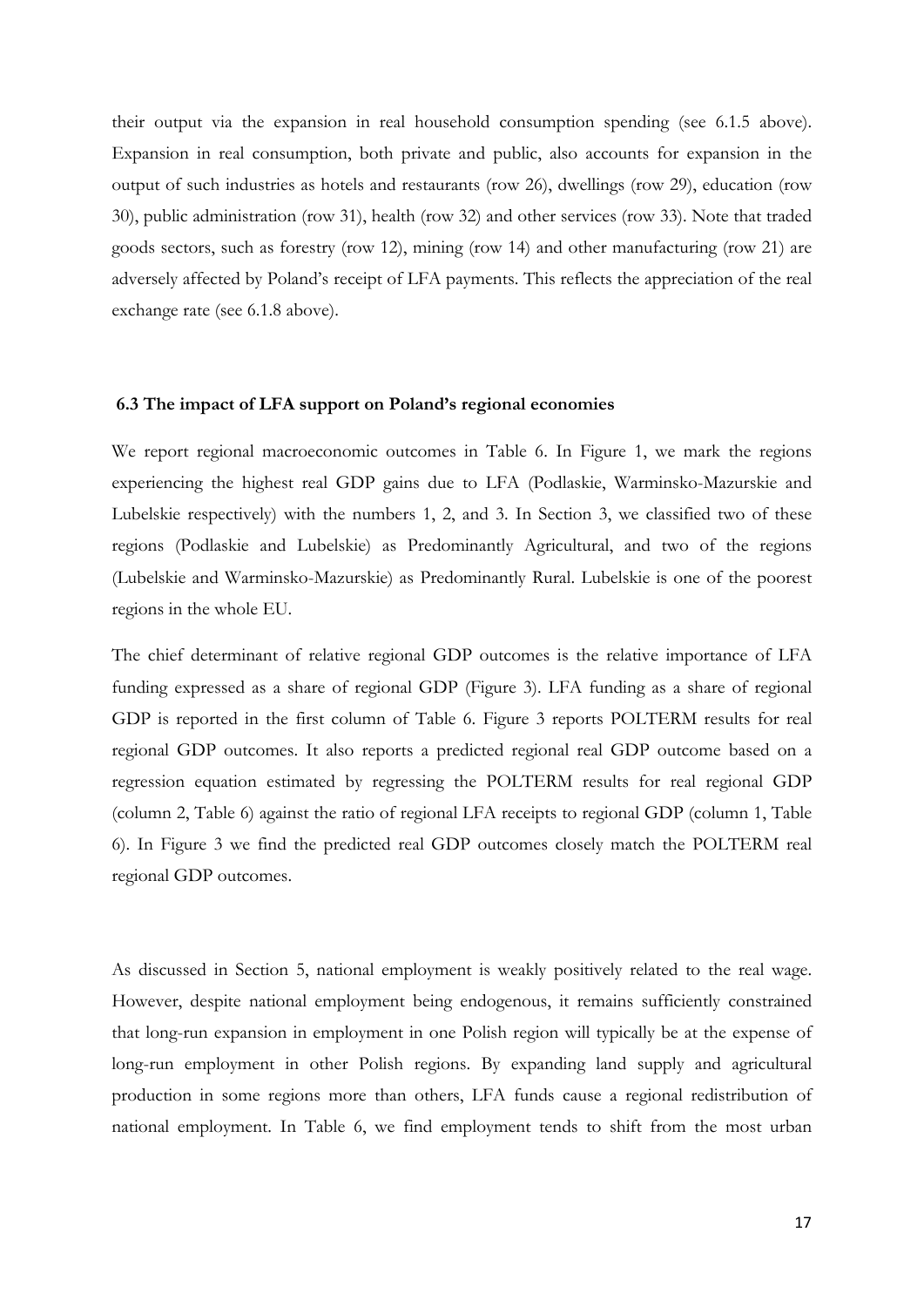regions (such as Slaskie, Dolnoslaskie, Opolskie) to more rural regions (Podlaskie, Warminsko-Mazurskie, Lubelskie).

Column 6 of Table 6 reports percentage changes in LFA land supply relative to what it would have been in the absence of the LFA policy. Column 8 reports the percentage change in total agricultural land area by region. Together, these columns show how much land would be released from agricultural use without the LFA policy.

Hence, the results in columns 6 and 8 are a measure of the success of the Polish LFA in meeting its ostensible aim of maintaining land in agricultural use. In the absence of the LFA program the region that would release the most land from agricultural use is Podlaskie (row 10), the most agricultural region in Poland. The regions least affected in terms of agricultural land use would be Slaskie, Dolnoslaskie and Opolskie. These are among the most urban regions in Poland.

In terms of the two-dimensional OECD based regional typology (Table 7), LFA funds impact most on the group of Type 4 (Intermediate Rural-Predominantly Agricultural) despite the fact, that the largest LFA funds (as percentage of Gross Regional Product) were obtained by the regions of Type 5 (Intermediate Rural-Intermediate Agricultural). Regions of Type 4 experienced the highest increase in real GDP and real consumption (by 0.39 per cent and 0.90 per cent accordingly), also in those regions employment and capital stock were the most responsive to the policy (employment was 0.26 per cent and capital stock 0.68 per cent higher). Without this policy 3 per cent of LFA land in those regions would be abandoned, compared to 2.1 per cent in case of the regions of Type 5, or 2.2 per cent for Predominantly Rural-Intermediate Agricultural or 1.8 per cent for Predominantly Rural-Predominantly Agricultural regions. The only region type that suffers is Type 8 (Predominantly Urban-Intermediate Agricultural): GRP falls by 0.05 per cent, real consumption by 0.06 per cent, employment by 0.08 per cent and capital stock by 0.04 per cent. There, LFA funds retain agriculture only on 0.7 per cent of the LFA land.

#### **7. CONCLUDING REMARKS**

We analyse the largest EU Rural Development Policy instrument in Poland: the support for Less Favored Areas (LFA). Our modelling suggests that the policy contributes to its ostensible aim - retention of marginal agricultural land use in predominantly agricultural and rural regions.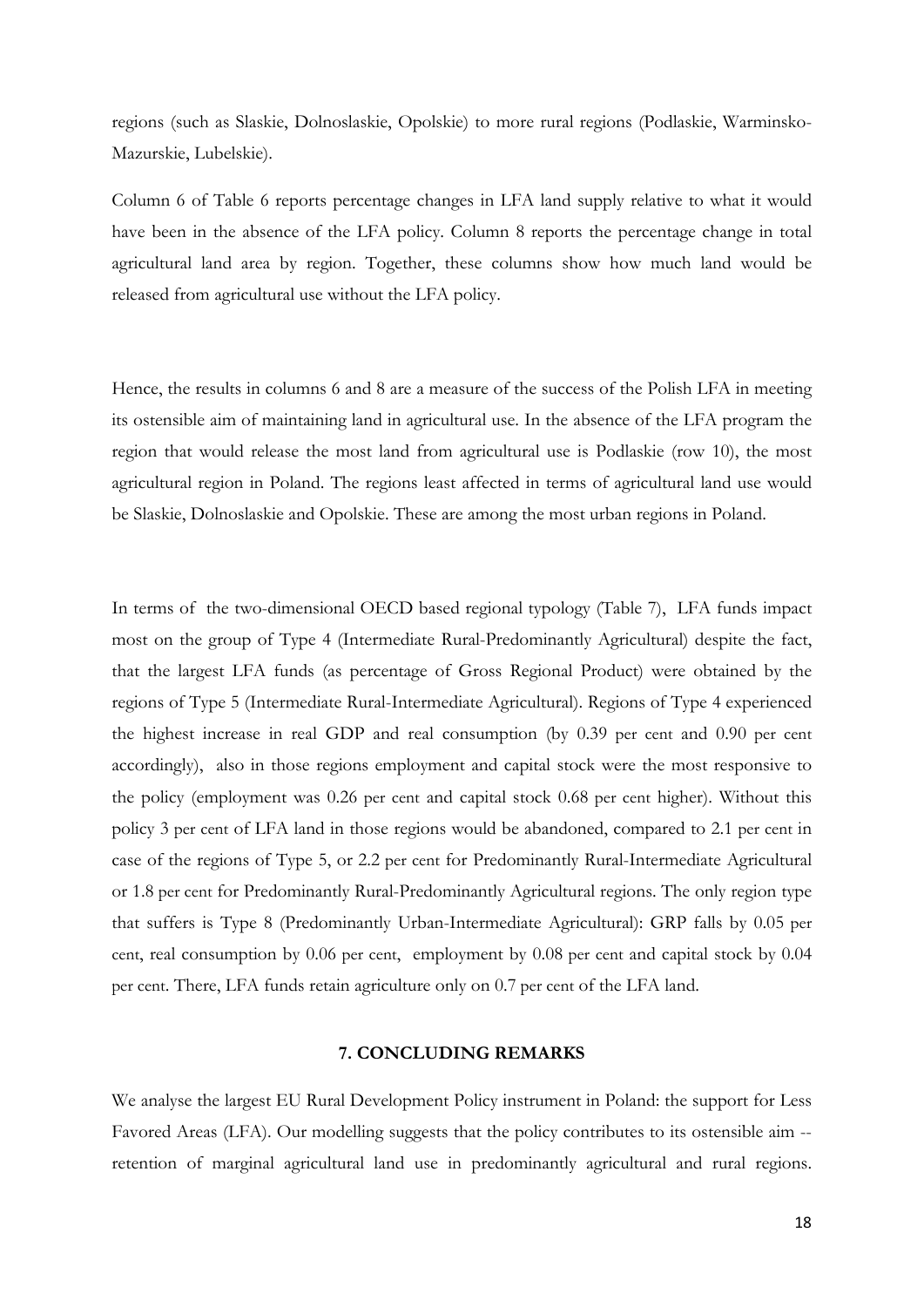However, the LFA scheme's contribution to reducing land abandonment appears to be small. In Type 4 regions (intermediate rural-predominantly agricultural), where the scheme appears most effective in promoting continued land use, LFA payments cause total land use to be 3 per cent higher than it would otherwise have been. However for Type 8 regions (predominantly urbanintermediate agriculture) we found this effect to be much smaller, with total land use only 0.7 per cent higher than it would otherwise have been. These small effects are consistent with a survey carried out as part of an ex-post evaluation of the Rural Development Plan 2004-2006, which found that 73 per cent of LFA support recipients would pursue farming even if they had not received LFA support<sup>17</sup>.

From an economy-wide perspective, Poland appears a net beneficiary of the LFA program, with the scheme lifting real national consumption by 0.2 per cent. However this macroeconomic outcome masks important impacts on the regional and industrial distribution of economic activity. These distributional impacts are brought about mainly via a Dutch Disease effect, which arises from the fact that the large LFA transfers from the EU cause the Polish real exchange rate to appreciate. Since Poland is a net beneficiary of EU support in general it is unavoidable that measures such as LFA contribute to real appreciation. However it is the composition of the adversely affected trade-exposed sectors that may concern policy makers. By design, LFA funds tend to flow to agricultural industries in regions that are primarily rural. This leaves nonagricultural industries in regions that are primarily urban exposed to the real exchange rate appreciation, while receiving little direct compensation via LFA receipts. Labour productivity in Polish agriculture is among the lowest in the EU. While not studied directly in this paper, our results for sectoral output raise the important question of whether the LFA program - by discouraging marginal farmers from leaving the land, while simultaneously penalising the tradeexposed high-growth sectors that might otherwise absorb surplus farm labour - could have an adverse impact on Poland's economic growth,

<sup>17</sup> See: Ex-post evaluation of RDP 2004-2006 at: http://www.minrol.gov.pl/index.php?/pol/content/download/669/3797/file/RAPORT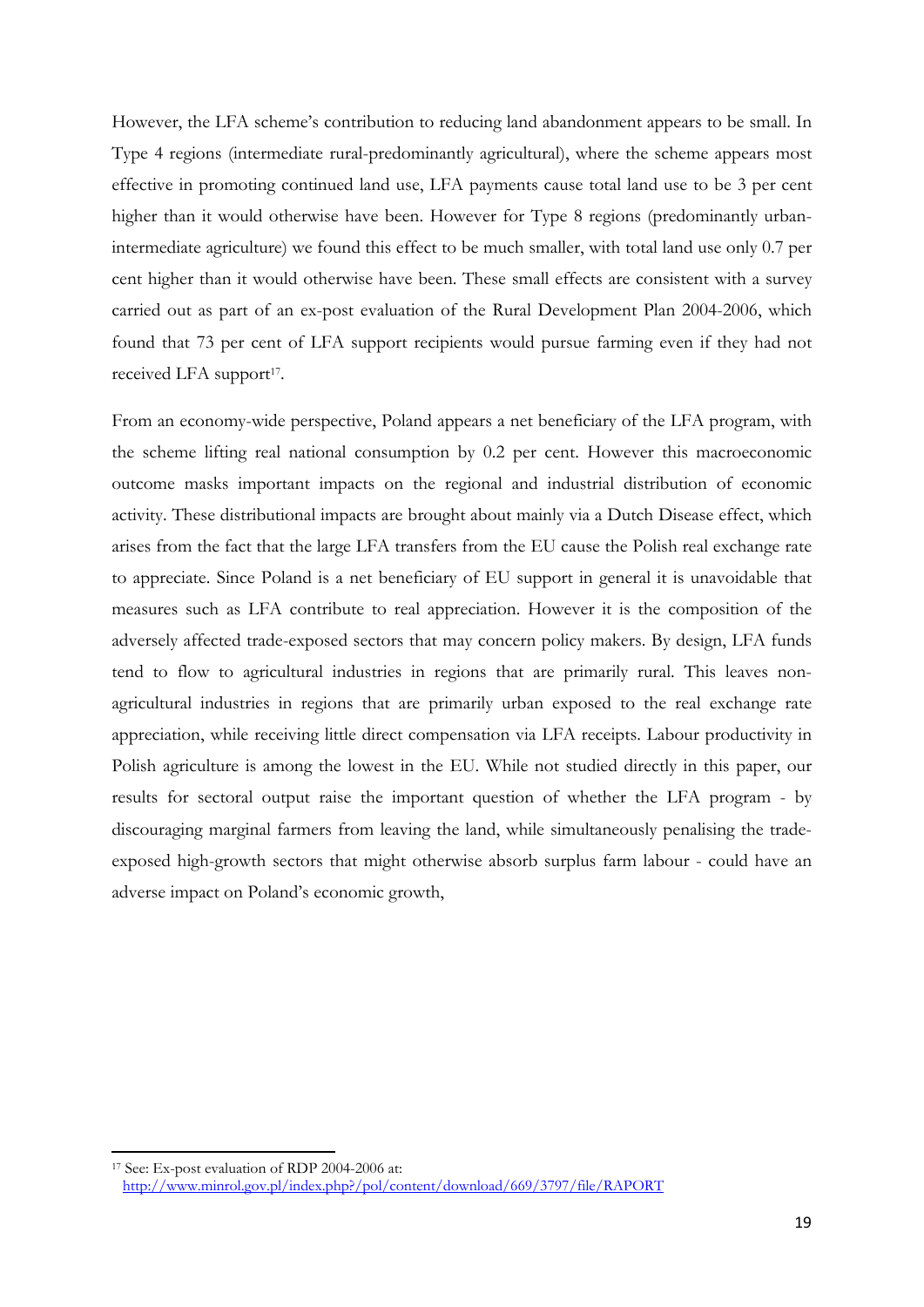#### REFERENCES

- Abler, D. (2003). Adjustment at the sectoral level. In: IAPRAP Workshop on Policy Reform and Adjustment, The Wye Campus of Imperial College, October 23-25, http:// agadjust. Aers.psu.edu/Workshop\_files/Abler\_presentation.pdf
- Bureau, J-Ch and L-P, Mahé (2008). CAP reform beyond 2013: An idea for a longer view, Notre Europe, May, http://www.notre-europe.eu/uploads/tx\_publication/Etude64-CAP-Propositions-EN\_01.pdf
- CC (2009). Commission Communication: 'Towards a better targeting of the aid to farmers in areas with natural handicaps", European Commission Staff Working Document, Brussels 21/04/2009.
- Consultations (2008). Review of the 'less favoured area' scheme. Public consultation document for impact assessment, European Commission, Brussels.
- Costa, C, Osborne, M, Zhang, Z., Boulanger, P., Jomini, P. (2009). Modelling the Effects of the EU Common Agricultural Policy. *Staff Working Paper*,. Productivity Commission, Australian Government, December 2009.
- Dax, T. (2005). *The Redefinition of Europe's Less Favoured Areas*. Munich Personal RePEc Archive.
- DG AGRI/LFA (2010). Current (as on 20/11/2010) website on LFA at the European Commission: http://ec.europa.eu/agriculture/rurdev/lfa/index\_en.htm
- Dixon, J. and Matthews, A. 2006. Impact of the 2003 Mid-Term Review of the Common Agricultural Policy, *Economic and Social Research Institute Quarterly Economic Commentary*, Spring: 36–52
- Dixon, P.B., B.R. Parmenter, A.A. Powell and P.J. Wilcoxen. 1992. *Notes and problems in applied general equilibrium analysis*. North-Holland, Amsterdam.
- de Souza Ferreira Filho, J.B. , & dos Santos, C.V. and do Prado Lima, S. M. (2007). Tax Reform, Income Distribution and Poverty in Brazil: an Applied General Equilibrium Analysis, Cahiers de recherche MPIA 2007-26, PEP-MPIA
- EC (2008). The EU Rural Development Policy: facing the challenges. European Commission, Brussels
- EUROSTAT (2004). Minimum Wages EU Member States, Candidate Countries and the US in 2004, Brussels; http://epp.eurostat.ec.europa.eu/cache/ITY\_OFFPUB/KS-NK-04- 010/EN/KS-NK-04-010-EN.PDF
- Ex-post evaluation (2009). *Ex-post evaluation of RDP 2004-2006*. Polish Ministry of Agriculture and Rural Development, June 2009, Warsaw.
- FDPA (2010). Rural Poland 2010. Rural Development Report". Foundation for the Polish Agriculture, Warsaw, Poland. http://www.fdpa.org.pl/?option=com\_content&view=article&id=471&Itemid=36
- Gelan, A. i G. Schwarz (2008). "The effect of single farm payments on less favoured areas agriculture in Scotland: a CGE analysis." Agricultural and Food Science 17(2008): 3-17.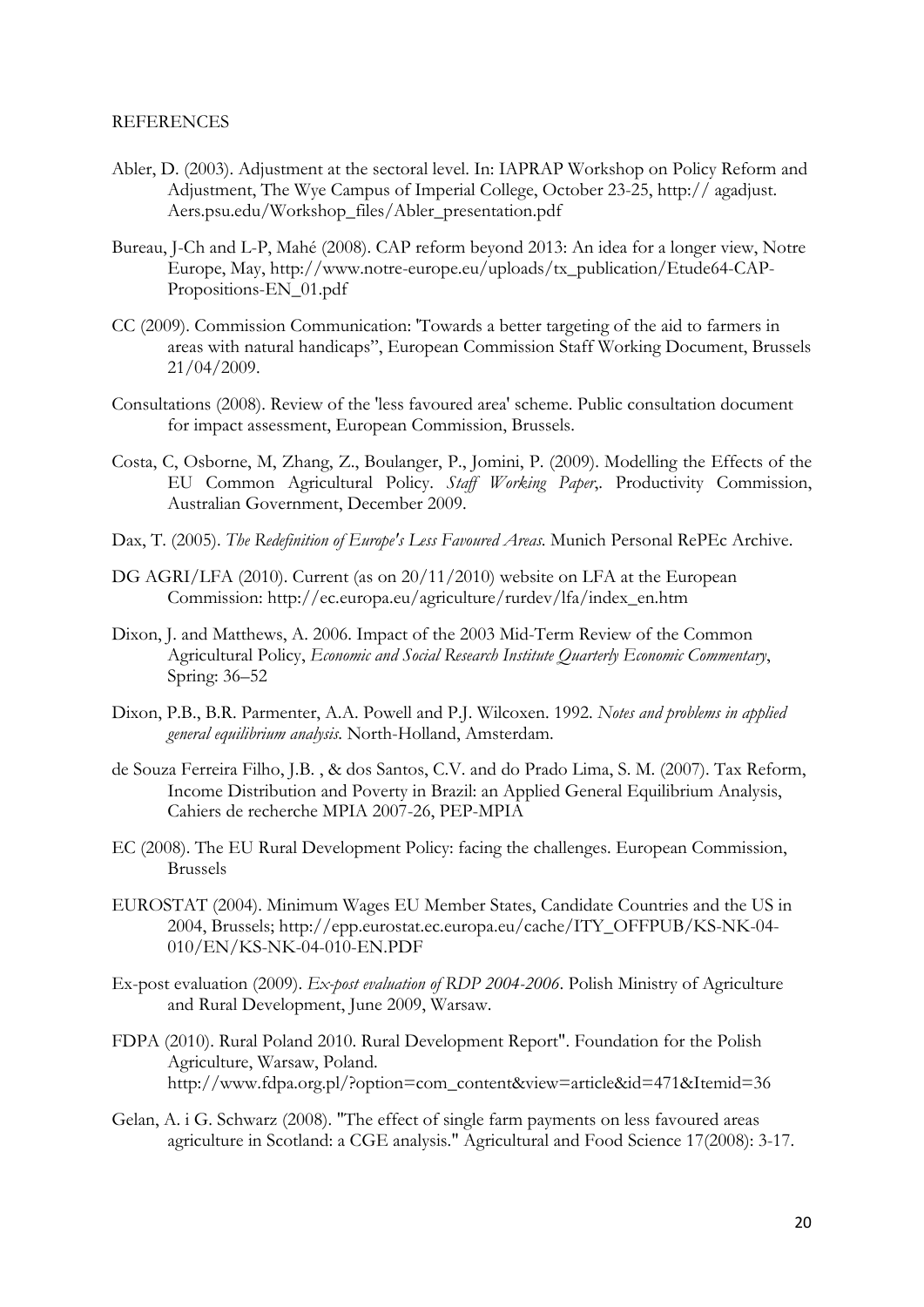- Gohin, A. 2006 Assessing CAP Reform: Sensitivity of Modelling Decoupled Policies. *Journal of Agricultural Economics,* 57, 3, 415–440.
- GUS (2009). Information about scale and directions of emigration from Poland over 2004-2008 [Informacja o rozmiarach i kierunkach emigracji z Polski w latach 2004-2008]. Polish Main Statistical Office, Warsaw: http://www.stat.gov.pl/cps/rde/xbcr/gus/PUBL\_lud\_infor\_o\_rozm\_i\_kierunk\_emigra \_z\_polski\_w\_latach\_2004\_2008.pdf
- GUS (2010). Wages and salaries, Main Statistical Office electronic resources, Warsaw: http://www.stat.gov.pl/gus/5840\_1630\_PLK\_HTML.htm
- GUS-BDR (2009). Bank of Regional Data (Bank Danych Regionalnych). Main Statistical Office regional data base. WWW. http://www.stat.gov.pl/bdr\_n/
- Horridge, J.M., Madden J.R. and Wittwer, G. (2005). Impact of the 2002-03 Drought on Australia, *Journal of Policy Modeling*, 27(3): 285-308.
- Horridge, J.M. and G. Wittwer (2008),"The economic impacts of a construction project, using SinoTERM, a multi-regional CGE model of China", China Economic Review, accepted 7 May 2008
- IEEP (2006). *An Evaluation of the Less Favoured Area Measure in the 25 Member States of the European Union*. Institute for European Environmental Policy, London.
- Kinnunen, J., Marttila, K. and Honkatukia, J. (2009). Väestön ikääntymisestä johtuvien julkisten kulutusmenojen kasvun rakenteelliset vaikutukset, Government Institute for Economic Research (VATT), Research Report 147, Helsinki.
- Naqvi, F., and Peter, M., (1996) "A multiregional, multisectoral model of the Australian Economy with an illustrative application", *Australian Economic Papers*, 35(2), 94-113.
- OJ (2003). European Court of Auditors (2003), Special Report concerning rural development: support for less-favoured areas, together with the Commission's replies. No 4/2003, Official Journal of the European Union, OJ C 151 of 27 June 2003, http://www.eca.europa.eu/audit\_reports/special\_reports/docs/2003/rs04\_03en.pdf.
- Pambudi, D. D. (2005). Regional Strategies to Attract Investment: Using a Computable General Equilibrium Model of Indonesia, PhD thesis, Centre of Policy Studies, Monash University, Melbourne
- RDP 2007-2013 (2007). *Rural Development Programme 2007-2013*, Polish Ministry of Agriculture and Rural Development, July 2007, Warsaw
- Terluin, I. (2006). Some thoughts on the use of rural typologies derived from population density for the analysis of EU rural development policy. *Expert workshop IPTS*. Sevilla.
- Tödtling-Schönhofer, H., Schuh, B., Lukesch, R., Vercruysse, J-P, Wimmer, H., Elbe, S., Soto, P. Wortmann. L. (2008). Synthesis of Ex Ante Evaluations of Rural Development Programmes 2007-2013, Final Report and Annexes. Metis and AEiDL for European Commission, Brussles, 11.12.2008.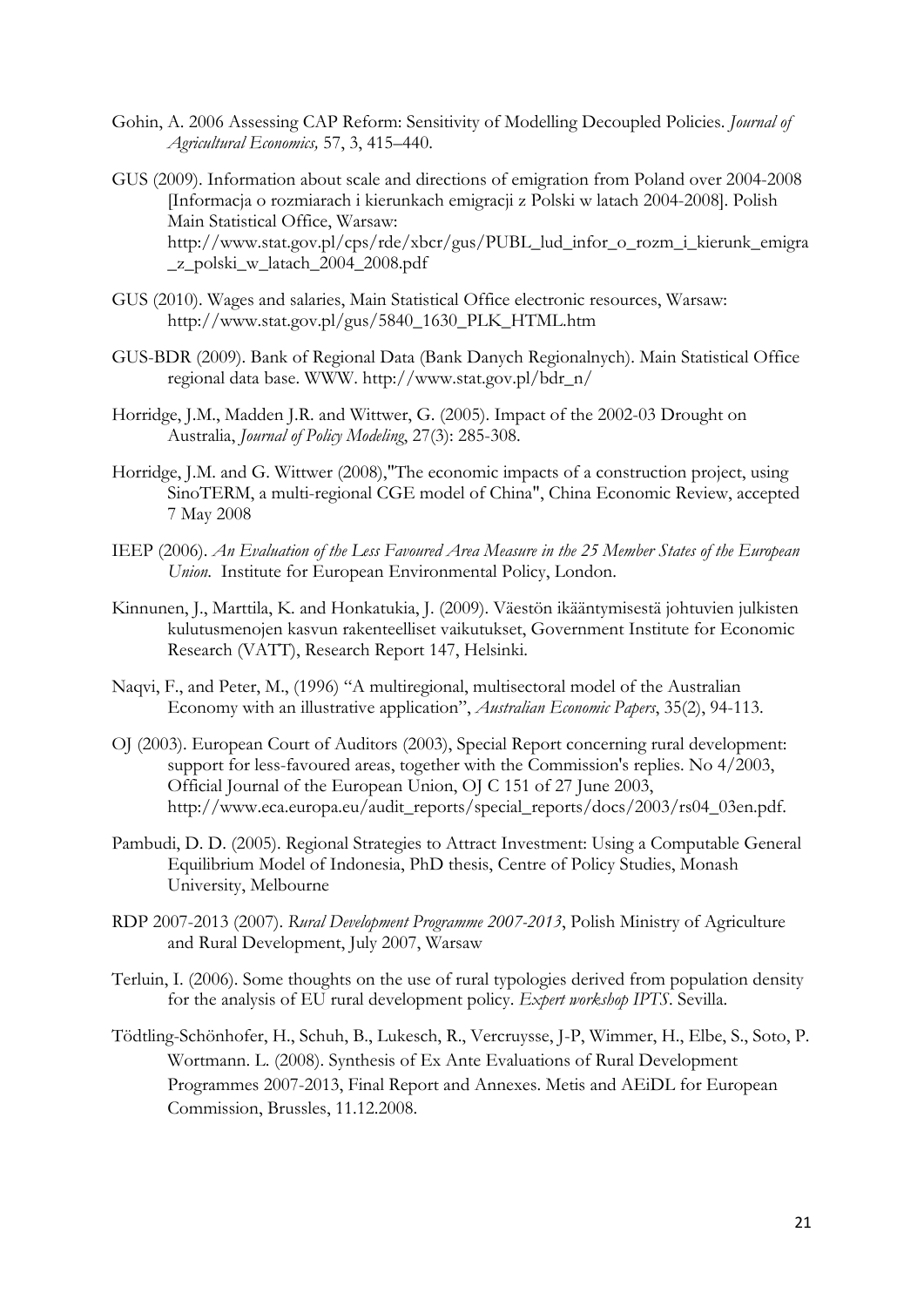- van Meijl, H., T. van Rheenen, A. Tabeau, at al. (2006). "The impact of different policy environments on agricultural land use in Europe." *Agriculture, Ecosystem and Environment* **114**: 21-38.
- Wittwer, G. (2009). The Economic Impacts of a New Dam in South-East Queensland, The Australian Economic Review, vol. 42, no. 1, pp. 12–23
- Zawalinska, K. (2009). Evaluation of rural development programs after Poland's accession to EU: regional CGE approach, Contributed Paper prepared for presentation at the International Association of Agricultural Economists Conference, Beijing, China, August 16-22, 2009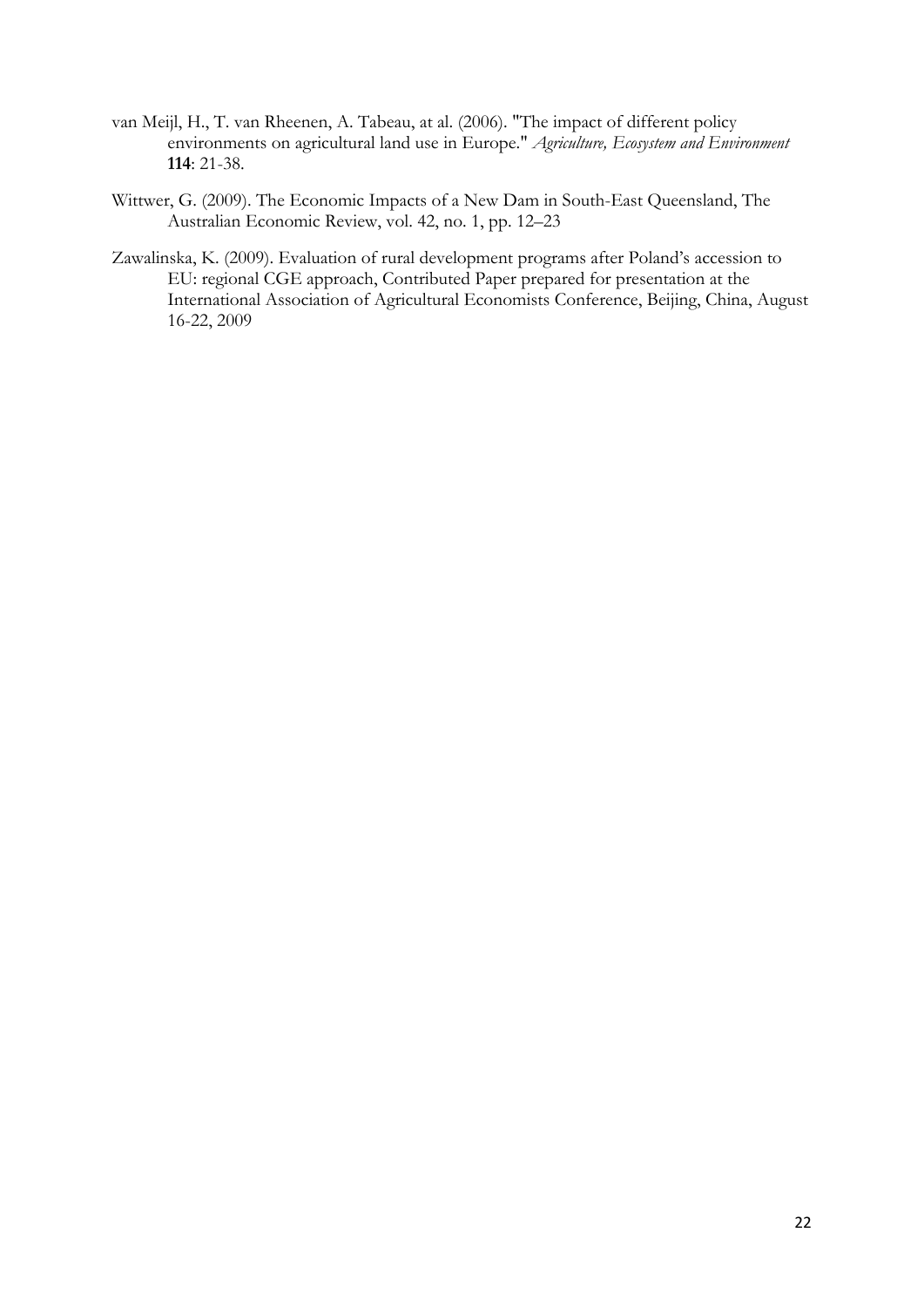

**Map 1 LFA area in Poland across NUTS2 regions** 

Source: Based on Rural Development Programe 2007-2013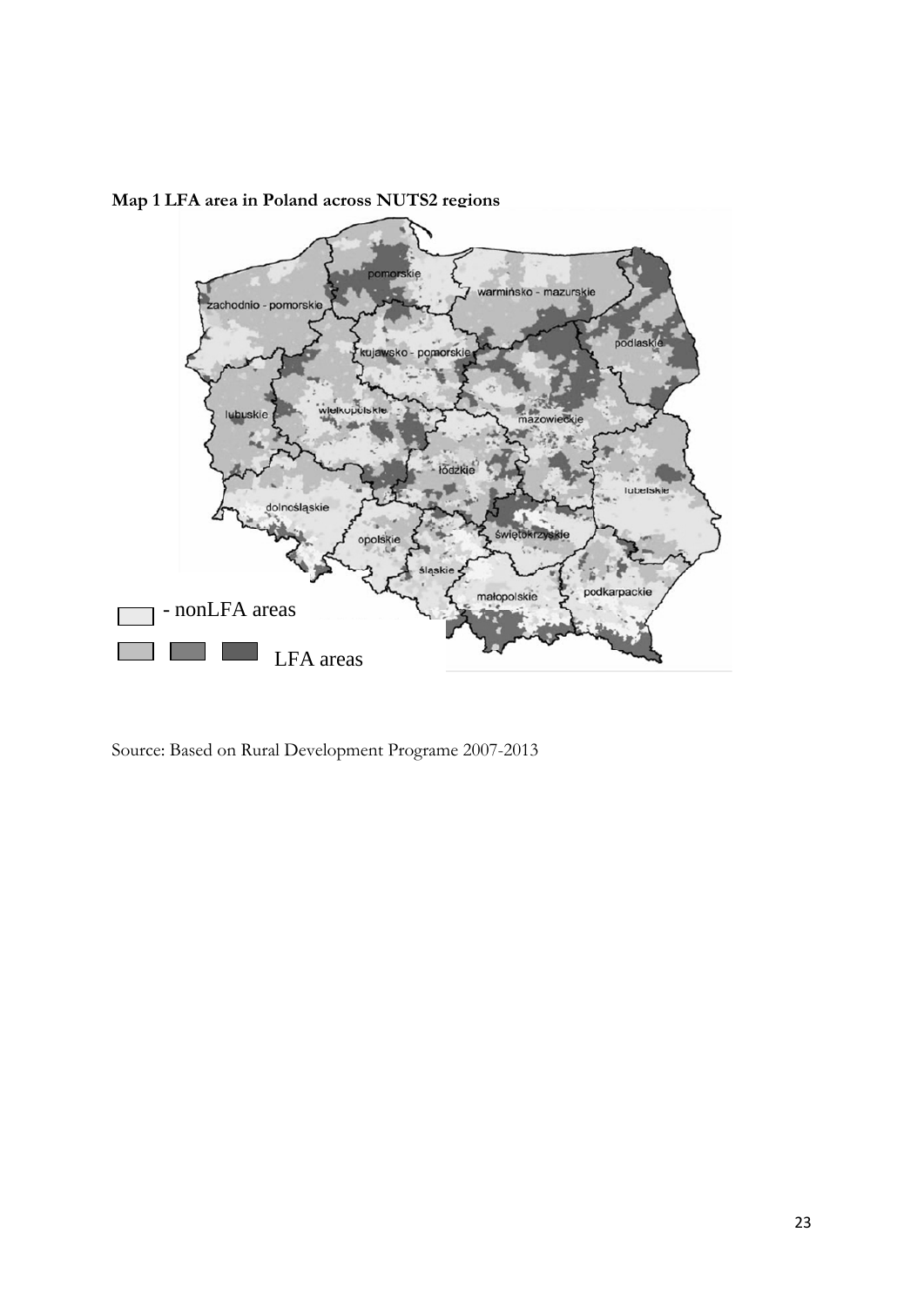

**Figure 1 Rural Typology of Polish NUTS2 regions** 

Source: Authors own calculations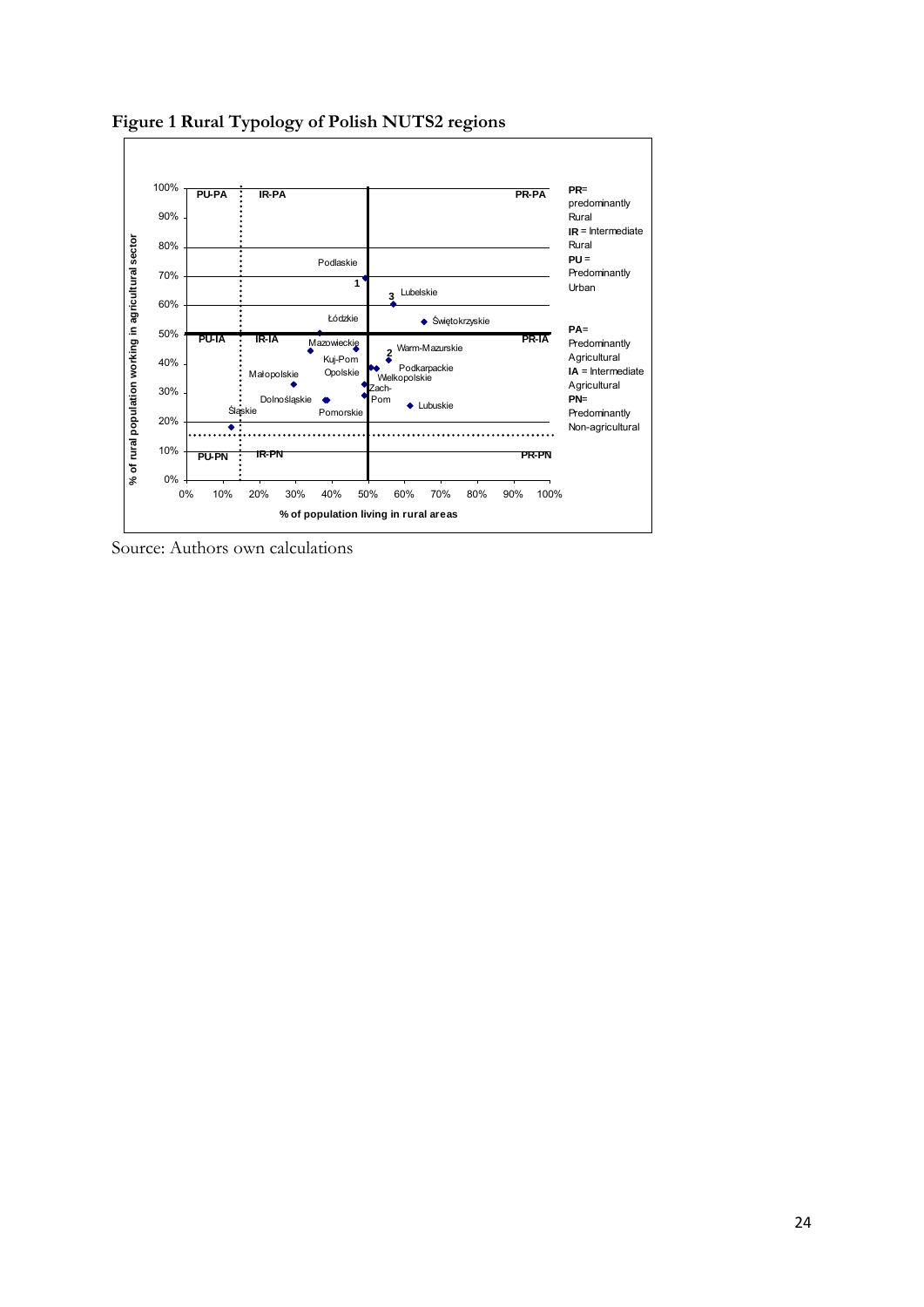

**Figure 2: Agricultural land supply and agricultural land demand in POLTERM**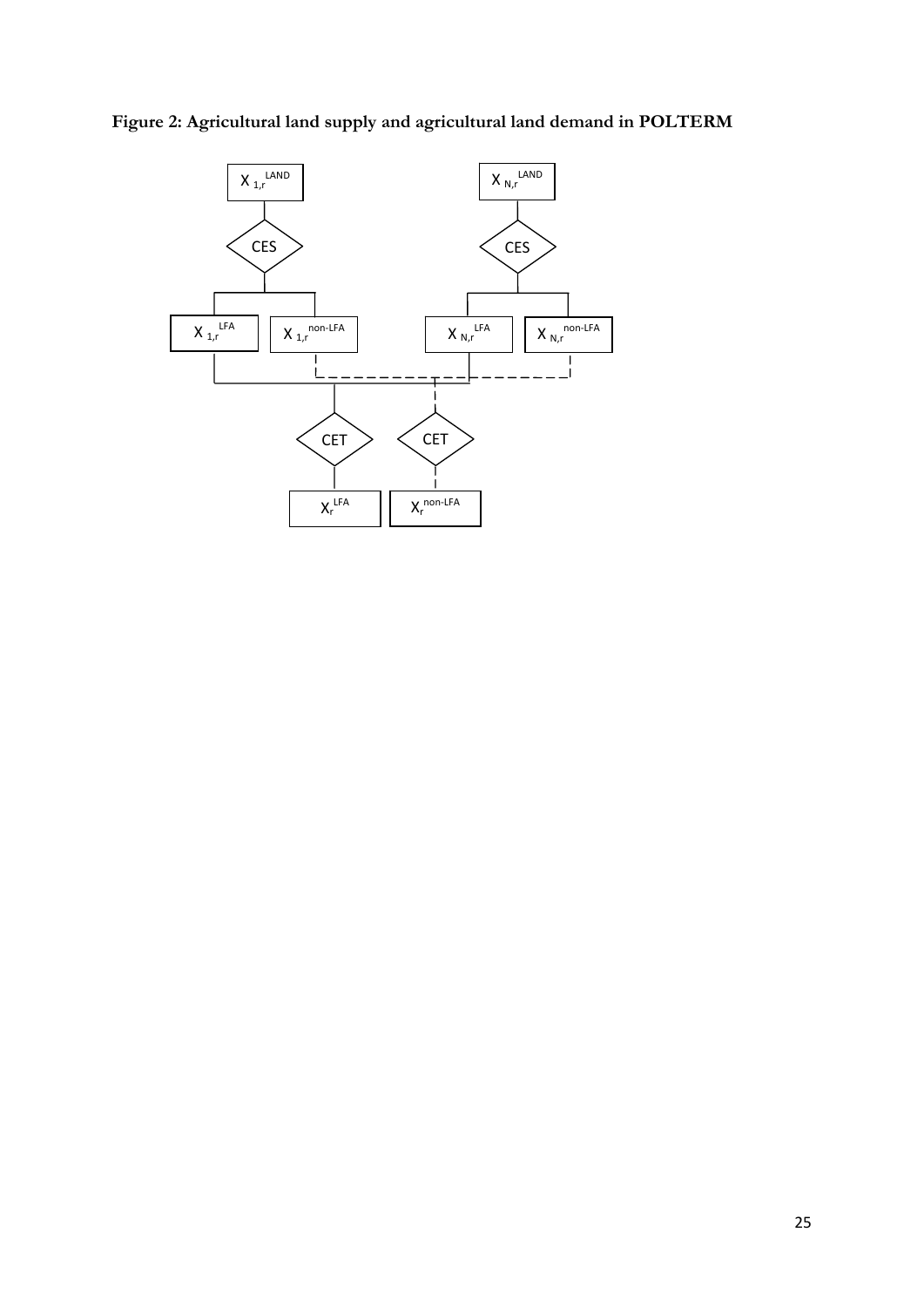**Figure 3: Real regional GDP and predicted real regional GDP compared (percentage change from base-case, long-run solution)** 



 Source: Authors' calculations using POLTERM output. Predicted real regional GDP is calculated from the linear regression of the POLTERM result for real regional GDP against region specific LFA / GDP ratios.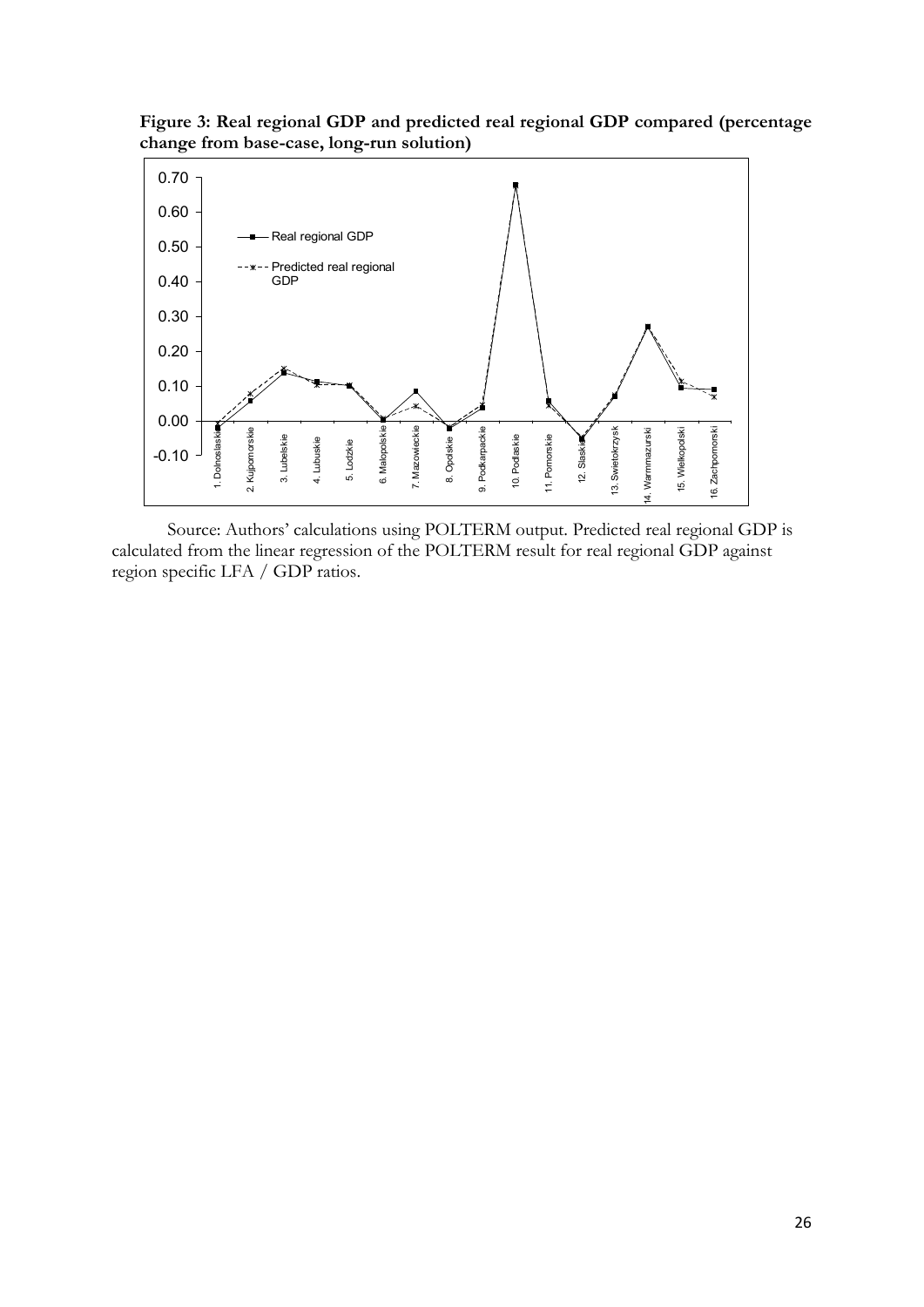|                | Short name of measure           | <b>Millions</b><br><b>EUR</b> | $\frac{0}{0}$  |
|----------------|---------------------------------|-------------------------------|----------------|
|                |                                 |                               |                |
| 1              | LFA (Less favoured areas)       | 350.0                         | 14.7           |
| $\overline{2}$ | Agri-Environmental programs     | 329.3                         | 13.9           |
| 3              | Early Retirement                | 293.1                         | 12.3           |
| $\overline{4}$ | Modernization of farms          | 238.5                         | 10             |
| 5              | <b>Basic Services</b>           | 197.2                         | 8.3            |
| 6              | <b>Added Value</b>              | 147.4                         | 6.2            |
| 7              | Micro-Enterprises               | 137.2                         | 5.8            |
| 8              | Afforestation                   | 93.4                          | 3.9            |
| 9              | Development of Infrastructure   | 80.4                          | 3.4            |
| 10             | Village Renewal                 | 79.0                          | 3.3            |
| 11             | Semi-subsistence farms' support | 59.0                          | 2.5            |
| 12             | Young Farmers support           | 56.3                          | 2.4            |
| 13             | <b>Technical Assistance</b>     | 47.6                          | $\overline{2}$ |
| 14             | Advisory                        | 46.9                          | 2              |
| 15             | Diversification                 | 46.3                          | 1.9            |
| 16             | Restoring Forest                | 20.0                          | 0.8            |
| 17             | Producer Groups                 | 18.8                          | 0.8            |
| 18             | Food quality systems            | 13.4                          | 0.6            |
| 19             | Training                        | 5.4                           | 0.2            |
| 20             | Information and Promotion       | 4.0                           | 0.2            |
| 21             | LEADER $(1+2+3)$                | 112.6                         | 4.7            |
| 22             | Total                           | 2 3 7 5 . 5                   | 100            |

**Table 1 Annual amounts and shares of Pillar 2 measures, sorted by size Millions**

Source: Based on Polish RDP 2007-2013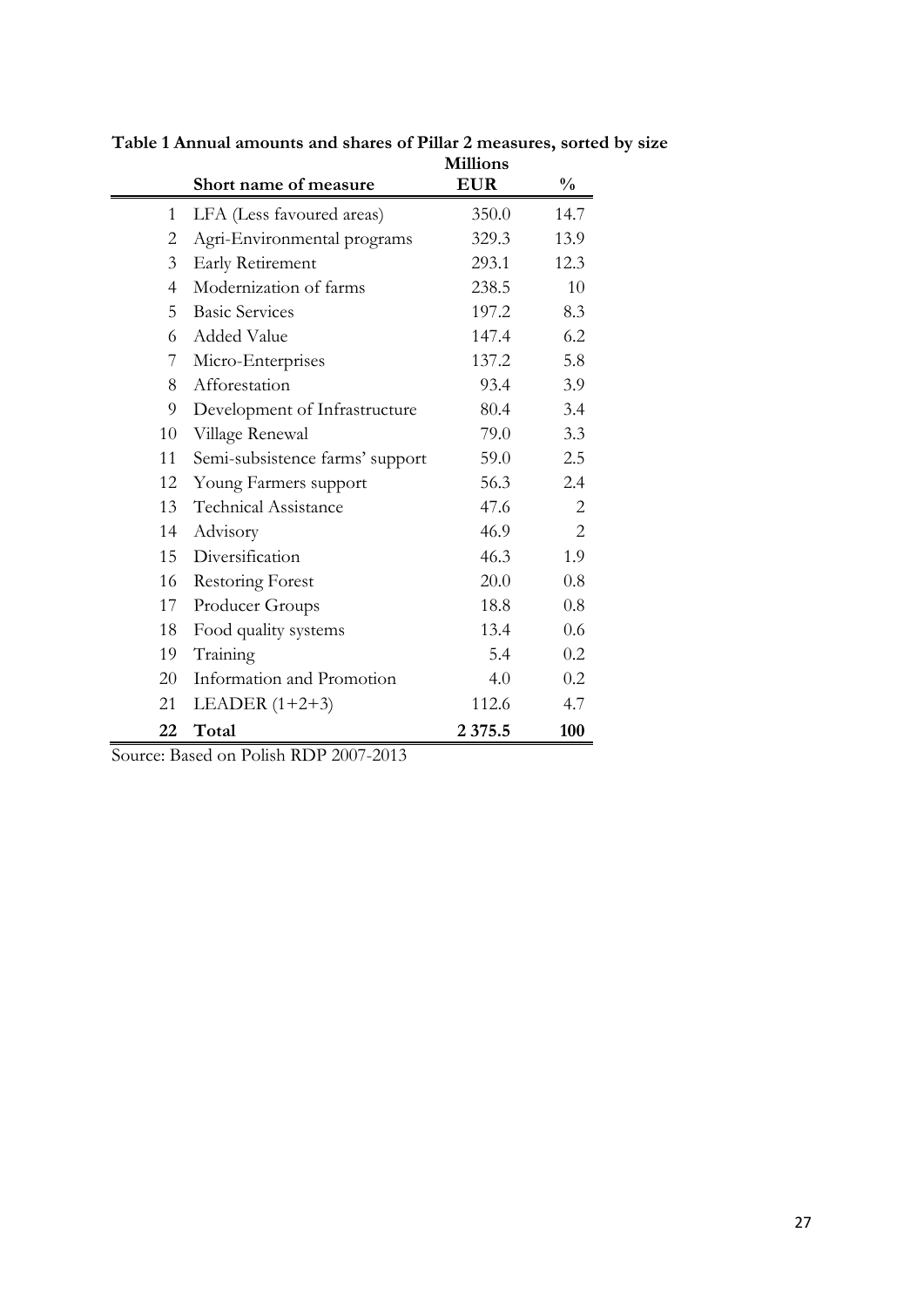|    |                     | Regional<br>shares<br>of LFA* | <b>Millions</b><br><b>EUR</b> | Population<br>2003<br><b>Millions</b> | Main<br>Town |
|----|---------------------|-------------------------------|-------------------------------|---------------------------------------|--------------|
| 1  | Dolnośląskie        | 0.037                         | 87.9                          | 2.9                                   | Wroclaw      |
| 2  | Kujawsko-Pomorskie  | 0.053                         | 125.9                         | 2.1                                   | Bydgoszcz    |
| 3  | Lubelskie           | 0.067                         | 159.2                         | 2.2                                   | Lublin       |
| 4  | Lubuskie            | 0.030                         | 71.3                          | 1.0                                   | Bydgoszcz    |
| 5  | Łódzkie             | 0.075                         | 178.2                         | 2.6                                   | Lodz         |
| 6  | Małopolskie         | 0.040                         | 95.0                          | 3.3                                   | Krakow       |
| 7  | Mazowieckie         | 0.185                         | 439.5                         | 5.1                                   | Warsaw       |
| 8  | Opolskie            | 0.008                         | 19.0                          | 1.1                                   | Opole        |
| 9  | Podkarpackie        | 0.032                         | 76.0                          | 2.1                                   | Rzeszów      |
| 10 | Podlaskie           | 0.134                         | 318.3                         | 1.2                                   | Białystok    |
| 11 | Pomorskie           | 0.049                         | 116.4                         | 2.2                                   | Gdansk       |
| 12 | Śląskie             | 0.015                         | 35.6                          | 4.7                                   | Katowice     |
| 13 | Świętokrzyskie      | 0.028                         | 66.5                          | 1.3                                   | Kielce       |
| 14 | Warmińsko-Mazurskie | 0.074                         | 175.8                         | 1.4                                   | Olsztyn      |
| 15 | Wielkopolskie       | 0.128                         | 304.1                         | 3.4                                   | Poznań       |
| 16 | Zachodniopomorskie  | 0.045                         | 106.9                         | 1.7                                   | Stettin      |
|    | <b>TOTAL</b>        | $\mathbf{1}$                  | 2375.5                        | 38.2                                  |              |

**Table 2 Regional structure of annual LFA payments in Poland (millions of EUR)** 

\* Assumed to be the same as in 2004-2006

Source: Own calculations based on Polish RDP 2004-2006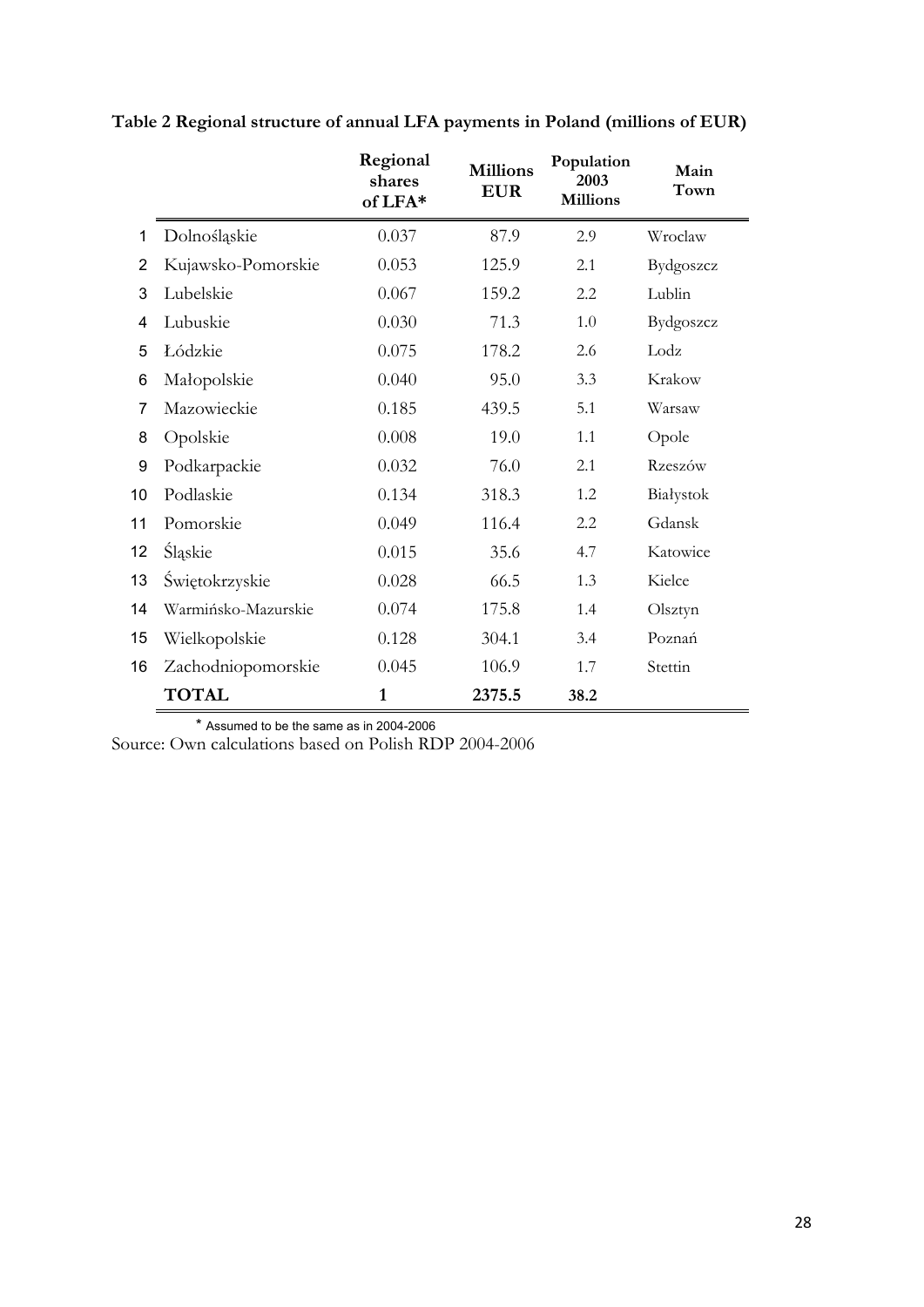| population<br>total<br>으.<br>share<br>వి | % employed in agricultural sector                  |                                            |                                                              |                                                |  |  |  |
|------------------------------------------|----------------------------------------------------|--------------------------------------------|--------------------------------------------------------------|------------------------------------------------|--|--|--|
|                                          | <b>RURAL</b><br><b>POPULATION:</b>                 | Predominantly<br>Agricultural<br>Above 50% | <b>Intermediate</b><br>Agricultural<br><b>Between 15-50%</b> | Predominantly<br><b>NonrRural</b><br>Below 15% |  |  |  |
|                                          | <b>Predominantly Rural</b><br>Above 50%            | Type 1<br><b>PR-PA</b>                     | Type 2<br><b>PR-IA</b>                                       | Type 3<br><b>PR-PT</b>                         |  |  |  |
|                                          | <b>Intermediate Rural</b><br><b>Between 15-50%</b> | Type 4<br><b>IR-PA</b>                     | Type 5<br>IR-IA                                              | Type 6<br><b>IR-PT</b>                         |  |  |  |
|                                          | <b>Predominantly Urban</b><br>Below 15%            | Type 7<br><b>PU-PA</b>                     | Type 8<br><b>PU-IA</b>                                       | Type 9<br><b>PU-PN</b>                         |  |  |  |

| Table 3. Two-dimensional OECD based rural typology of regions. |  |  |  |  |
|----------------------------------------------------------------|--|--|--|--|
|----------------------------------------------------------------|--|--|--|--|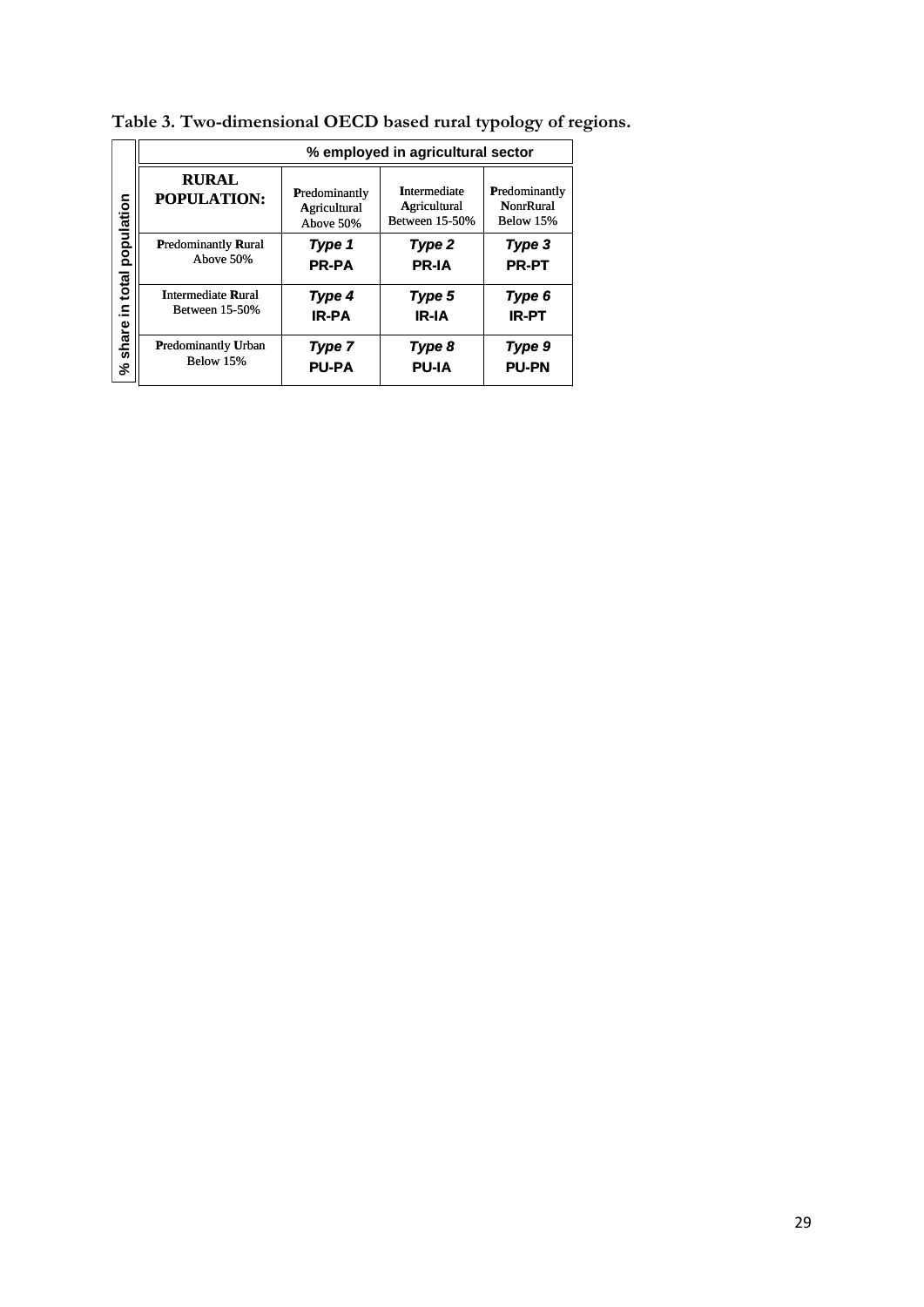| <b>Table 4: Impact of LFA support at the national level</b>         |          |
|---------------------------------------------------------------------|----------|
| National macroeconomic indicator:                                   | % change |
| 1. Real GDP at market prices                                        | 0.07     |
| 2. Aggregate employment (wage bill weighted)                        | 0.02     |
| 3. Aggregate capital stock (rental weighted)                        | 0.06     |
| 4. Aggregate land supply - all land (rental weighted)               | 1.19     |
| 5.<br>Aggregate land supply - LFA land (rental weighted)            | 2.26     |
| Aggregate land supply - non-LFA land (rental weighted)<br>6.        | 0.00     |
| 7. Real consumption (private & public)                              | 0.20     |
| Real private consumption<br>8.                                      | 0.19     |
| Real public consumption<br>9.                                       | 0.22     |
| 10. Real investment                                                 | 0.06     |
| 11. Real GNE                                                        | 0.17     |
| 12. Real exports                                                    | $-0.23$  |
| 13. Real imports                                                    | 0.07     |
| 14. Terms of trade                                                  | 0.06     |
| 15. Real exchange rate                                              | 0.08     |
| 16. Nominal exchange rate (foreign currency/PLN)                    | 0.00     |
| 17. Consumption deflator (private & public)                         | 0.06     |
| 18. Private consumption price deflator                              | 0.04     |
| 19. Public consumption price deflator                               | 0.13     |
| 20. Investment price deflator                                       | 0.05     |
| 21. GDP deflator (market prices)                                    | 0.08     |
| 22. GDP deflator (factor cost)                                      | 0.08     |
| 23. Real wage                                                       | 0.16     |
| 24. Rental price of capital                                         | 0.05     |
| 25. Average user price of land - all land (rental weighted)         | $-2.20$  |
| Average user price of land - LFA land (rental weighted)<br>26.      | $-6.02$  |
| 27.<br>Average user price of land - non-LFA land (rental weighted)  | 2.18     |
| 28. Average owner price of land - all land (rental weighted)        | 7.33     |
| 29.<br>Average owner price of land - LFA land (rental weighted)     | 11.8     |
| Average owner price of land - non-LFA land (rental weighted)<br>30. | 2.18     |

**Table 4: Impact of LFA support at the national level (a)**

 *(a) Results are reported as the annual percentage change away from where the economy would otherwise have been in the* 

 *absence of LFA support.* 

Source: Authors' calculations using POLTERM.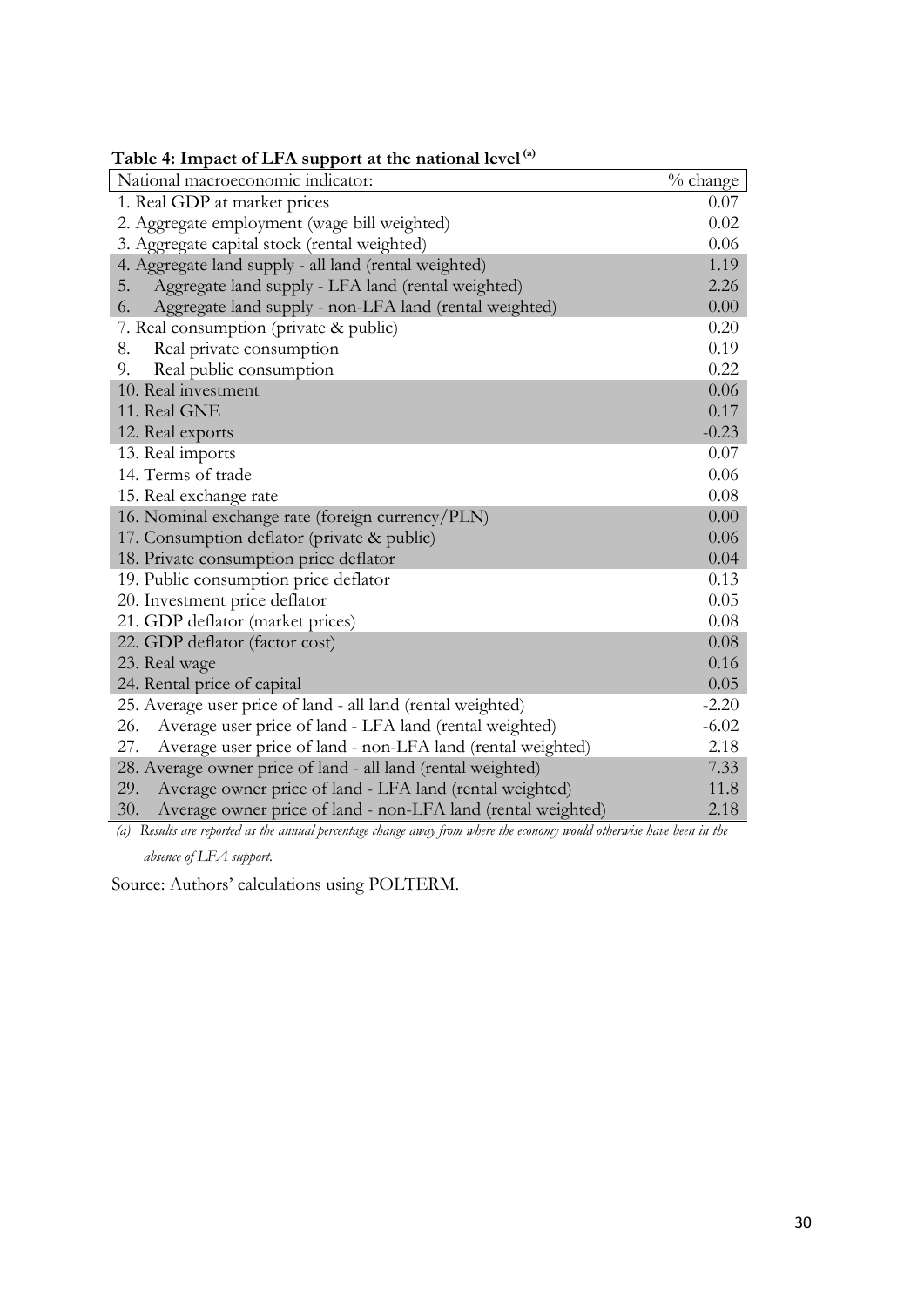**Table 5 Impact of LFA support on output by sector** 

| <b>Sector</b>                    | Percentage change in<br>output |
|----------------------------------|--------------------------------|
| 1. Wheat                         | 0.35                           |
| 2. Rye                           | 0.42                           |
| 3. Barley                        | 0.34                           |
| 4. Other cereals                 | 0.38                           |
| 5. Oil seeds                     | 0.33                           |
| 6. Vegetables and fruit          | 0.40                           |
| 7. Other crops                   | 0.38                           |
| 8. Other animals                 | 0.46                           |
| 9. Pigs                          | 0.36                           |
| 10. Poultry                      | 0.35                           |
| 11. Cattle                       | 0.40                           |
| 12. Forestry                     | $-0.01$                        |
| 13. Fishing                      | 0.12                           |
| 14. Coal, ore and other mining   | $-0.02$                        |
| 15. Beef meat manufacturing      | 0.13                           |
| 16. Pork meat manufacturing      | 0.11                           |
| 17. Dairy products               | 0.11                           |
| 18. Other food products          | 0.14                           |
| 19. Beer manufacturing           | 0.16                           |
| 20. Other beverages              | 0.27                           |
| 21. Manufacturing n.e.c.         | $-0.13$                        |
| 22. Electricity (coal generated) | 0.06                           |
| 23. Other electricity            | 0.06                           |
| 24. Construction                 | 0.06                           |
| 25. Trade                        | 0.03                           |
| 26. Hotels and restaurants       | 0.14                           |
| 27. Transport                    | 0.00                           |
| 28. Finance                      | 0.03                           |
| 29. Dwellings                    | 0.10                           |
| 30. Education                    | 0.18                           |
| 31. Public administration        | 0.21                           |
| 32. Health                       | 0.21                           |
| 33. Other services               | 0.11                           |

*Source: Results of the POLTERM model. Regional industry results aggregated to the national level.*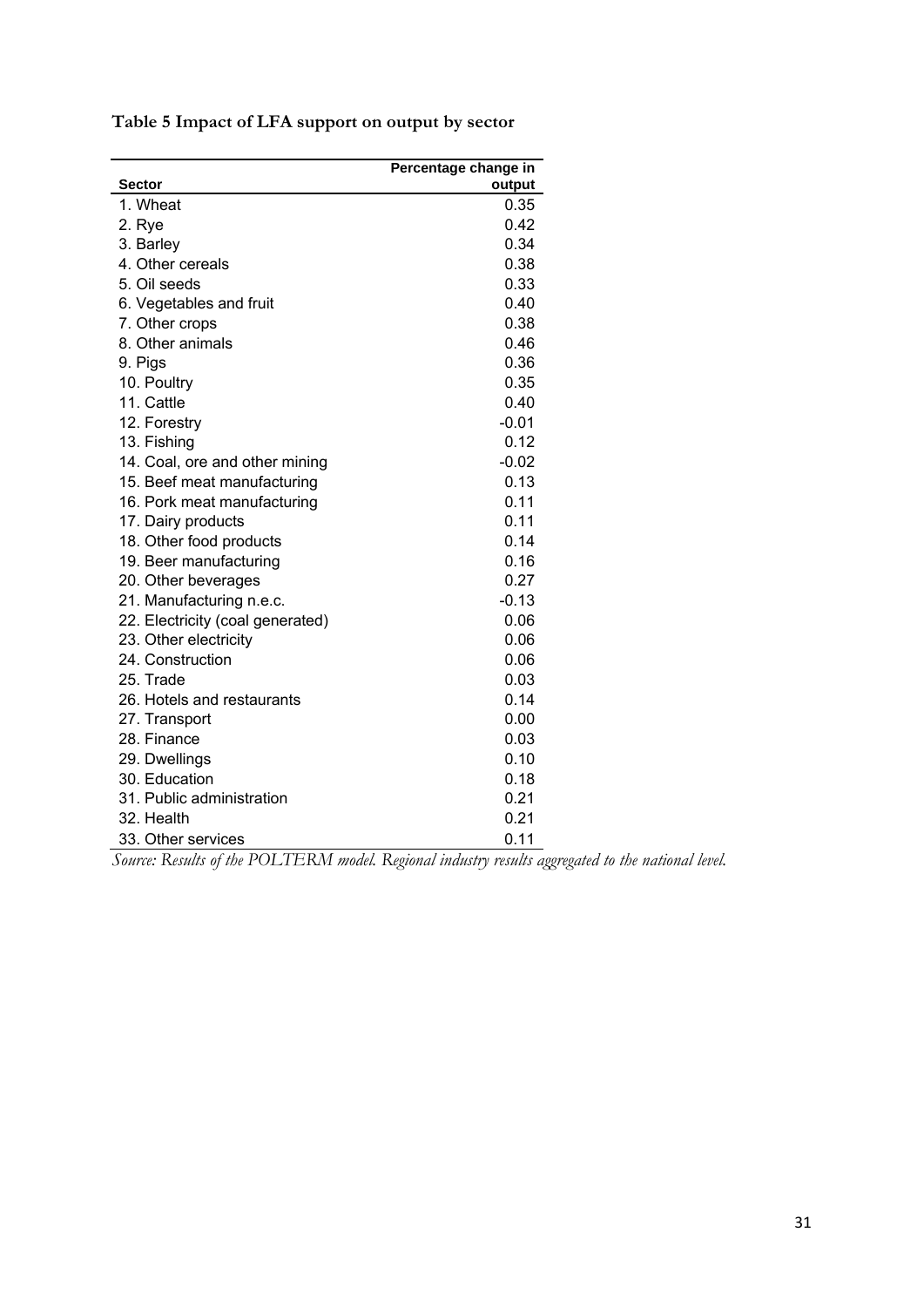|                    |               |                |             |            |         |                | Land supply  |        |
|--------------------|---------------|----------------|-------------|------------|---------|----------------|--------------|--------|
|                    | LFA funds as  |                | Real        |            | Capital |                | Non-         | Total  |
|                    | a per cent of | Real GDP       | Consumption | Employment | stock   | <b>LFA</b>     | <b>LFA</b>   | Land   |
| Region             | regional GDP  | $\overline{c}$ | 3           | 4          | 5       | Land           | Land         | Supply |
|                    | 1             |                |             |            |         | 6              | 7            | 8      |
| 1. Dolnoslaskie    | 0.05          | $-0.02$        | 0.02        | $-0.05$    | $-0.02$ | 1.66           | 0            | 0.41   |
| 2. Kujpomorskie    | 0.14          | 0.06           | 0.20        | 0.01       | 0.05    | 2.96           | 0            | 0.86   |
| 3. Lubelskie       | 0.21          | 0.14           | 0.37        | 0.09       | 0.12    | $\overline{2}$ | $\Omega$     | 0.98   |
| 4. Lubuskie        | 0.16          | 0.11           | 0.29        | 0.05       | 0.10    | 2.08           | $\mathbf 0$  | 1.97   |
| 5. Lodzkie         | 0.16          | 0.10           | 0.27        | 0.04       | 0.09    | 1.7            | $\Omega$     | 1.35   |
| 6. Malopolskie     | 0.07          | 0.00           | 0.06        | $-0.03$    | 0.00    | 2.5            | 0            | 0.73   |
| 7. Mazowieckie     | 0.1           | 0.08           | 0.19        | 0.02       | 0.09    | 2.6            | $\Omega$     | 2.06   |
| 8. Opolskie        | 0.04          | $-0.02$        | 0.01        | $-0.04$    | $-0.02$ | 1.2            | $\mathbf{0}$ | 0.24   |
| 9. Podkarpackie    | 0.11          | 0.04           | 0.15        | 0.00       | 0.03    | 2.1            | 0            | 0.82   |
| 10. Podlaskie      | 0.73          | 0.68           | 1.52        | 0.47       | 0.59    | 4.33           | 0            | 4.1    |
| 11. Pomorskie      | 0.1           | 0.06           | 0.17        | 0.01       | 0.06    | 2.15           | $\Omega$     | 1.59   |
| 12. Slaskie        | 0.01          | $-0.05$        | $-0.06$     | $-0.08$    | $-0.04$ | 0.73           | $\mathbf{0}$ | 0.11   |
| 13. Swietokrzyskie | 0.13          | 0.07           | 0.21        | 0.02       | 0.06    | 1.6            | 0            | 0.95   |
| 14. Warmmazurski   | 0.33          | 0.27           | 0.65        | 0.17       | 0.23    | 2.46           | 0            | 2.08   |
| 15. Wielkopolski   | 0.17          | 0.09           | 0.27        | 0.03       | 0.08    | 2.03           | $\mathbf{0}$ | 1.2    |
| 16. Zachpomorski   | 0.13          | 0.09           | 0.23        | 0.03       | 0.09    | 1.87           | 0            | 1.48   |

Source: Results from the POLTERM model